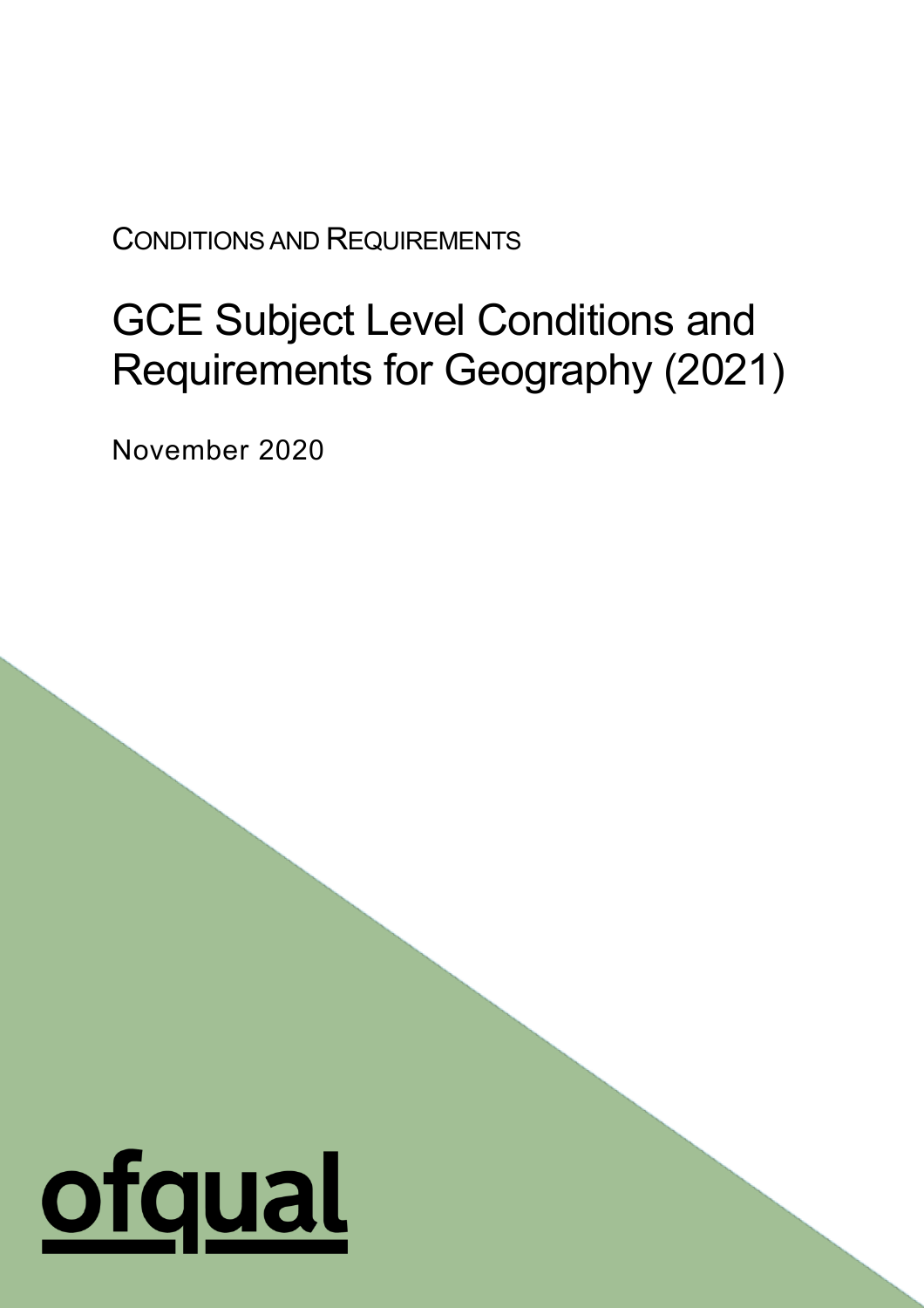# **Contents**

| Assessment objectives - GCE AS and A level qualifications in Geography 8         |  |
|----------------------------------------------------------------------------------|--|
|                                                                                  |  |
| Requirements in relation to assessments for A level qualifications in Geography9 |  |
| Appendix 1 - Subject content (published by Department for Education) 10          |  |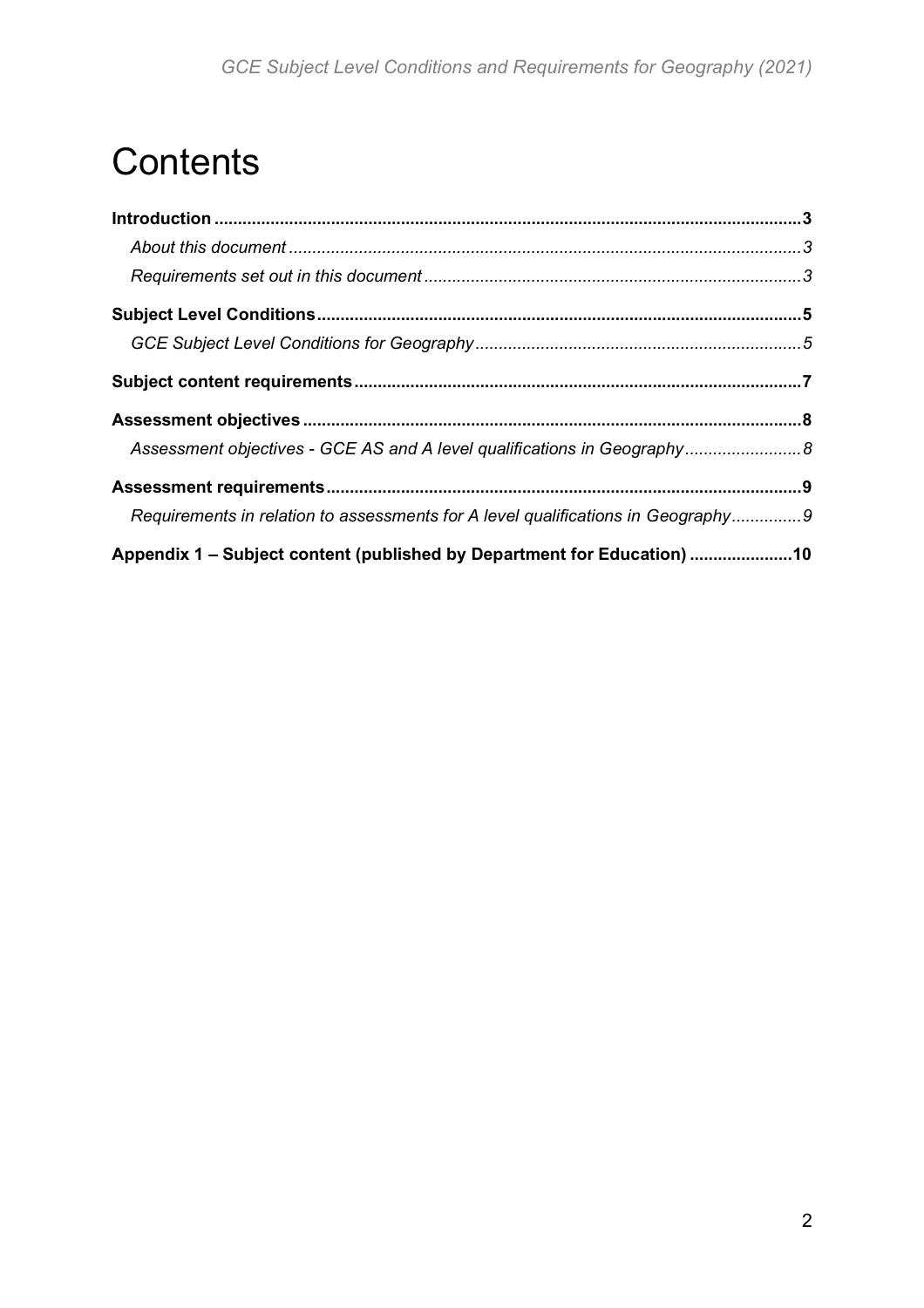# <span id="page-2-0"></span>Introduction

### <span id="page-2-1"></span>About this document

This document is part of a suite of documents which sets out the regulatory requirements for awarding organisations offering reformed A levels and AS qualifications in 2021.

We have developed all our requirements for GCE qualifications with the intention that AS and A level qualifications should fulfil the purposes set out in the table below:

| <b>A</b> levels |                                                                                                                                                                                                                                                                            |                                                                                                                                                        | <b>AS qualifications</b>                                                                         |  |
|-----------------|----------------------------------------------------------------------------------------------------------------------------------------------------------------------------------------------------------------------------------------------------------------------------|--------------------------------------------------------------------------------------------------------------------------------------------------------|--------------------------------------------------------------------------------------------------|--|
| $\Box$          | define and assess achievement of the<br>knowledge, skills and understanding which<br>will be needed by students planning to<br>progress to undergraduate study at a UK<br>higher education establishment, particularly<br>(although not only) in the same subject<br>area; | $\Box$<br>internationally comparable<br>a subset of A level content;<br>and<br>enable students to broaden<br>п<br>the range of subjects they<br>study. | provide evidence of students'<br>achievements in a robust and<br>post-16 course of study that is |  |
|                 | set out a robust and internationally<br>comparable post-16 academic course of<br>study to develop that knowledge, skills and<br>understanding;                                                                                                                             |                                                                                                                                                        |                                                                                                  |  |
|                 | $\Box$ permit UK universities to accurately identify<br>the level of attainment of students;                                                                                                                                                                               |                                                                                                                                                        |                                                                                                  |  |
| $\Box$          | provide a basis for school and college<br>accountability measures at age 18; and                                                                                                                                                                                           |                                                                                                                                                        |                                                                                                  |  |
|                 | provide a benchmark of academic ability for<br>employers.                                                                                                                                                                                                                  |                                                                                                                                                        |                                                                                                  |  |

### <span id="page-2-2"></span>Requirements set out in this document

This document sets out the GCE Subject Level Conditions for Geography. These conditions will come into effect at 09:30 on 5 November 2020 for the following qualifications:

- all GCE A levels in Geography; and
- all stand-alone GCE AS qualifications in Geography

for Learners completing the qualification in 2021, except where the GQCov Framework applies.

It also sets out our requirements in relation to: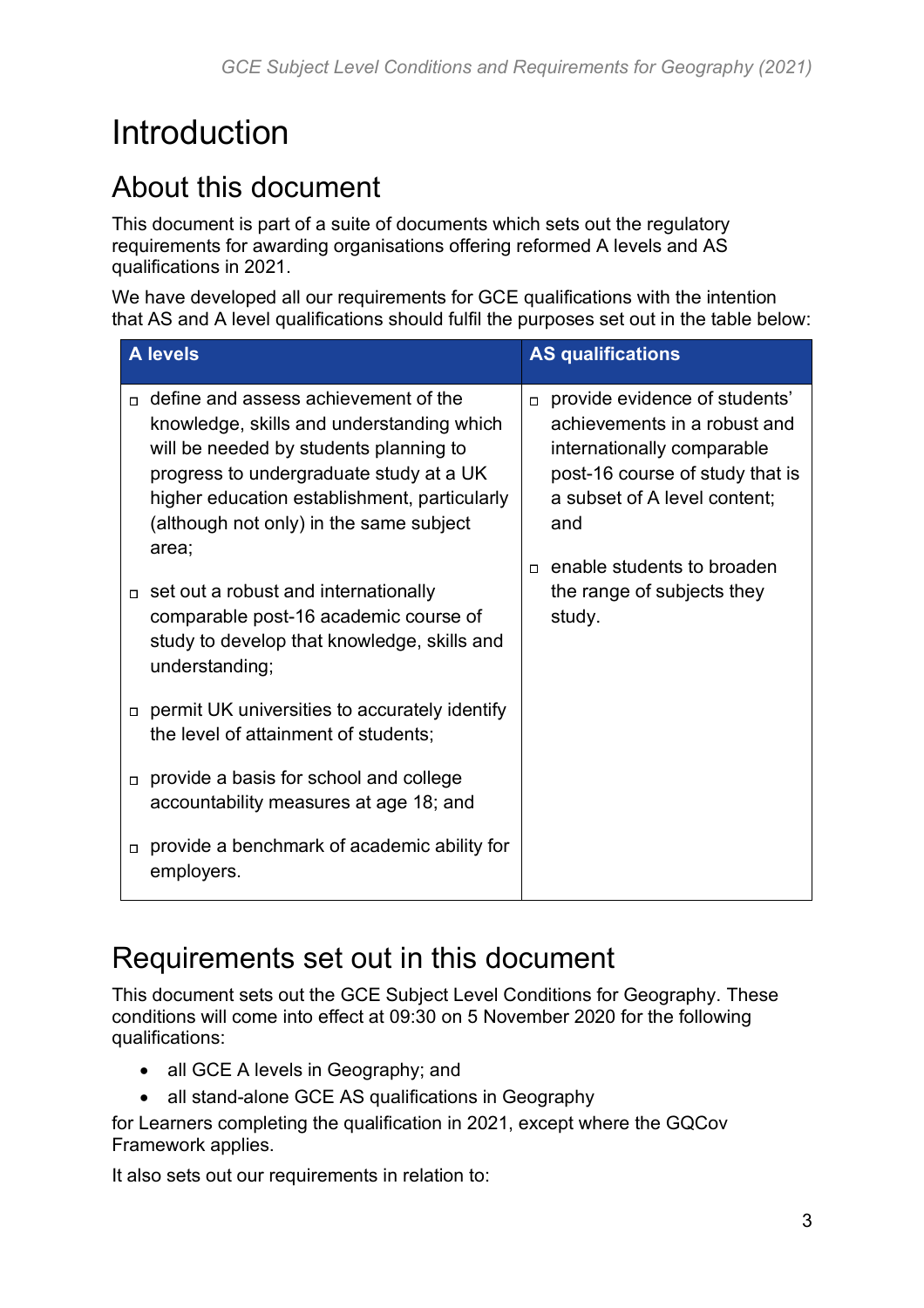- interpretation of the content document an awarding organisation must comply with these requirements under Condition GCE(Geography)1.1(c);
- assessment objectives awarding organisations must comply with these requirements under Condition GCE(Geography)1.2; and
- assessment awarding organisations must comply with these requirements under Condition GCE(Geography)2.3

Appendix 1 reproduces the [subject content requirements for Geography,](https://www.gov.uk/government/publications/gce-as-and-a-level-geography) as published by the Department for Education. Awarding organisations must comply with these requirements under Condition GCE(Geography)1.1.

With respect to the qualifications listed above, awarding organisations must also comply with:

- our [General Conditions of Recognition,](https://www.gov.uk/government/publications/general-conditions-of-recognition) which apply to all awarding organisations and qualifications;
- our [GCE Qualification Level Conditions and Requirements;](https://www.gov.uk/government/publications/gce-qualification-level-conditions-and-requirements) and
- all [relevant Regulatory Documents.](https://www.gov.uk/government/publications/regulatory-documents-list)

With respect to all other GCE qualifications in Geography, taken by Learners completing the qualification in 2022 and after, an awarding organisation must continue to comply with the [GCE Subject Level Conditions and Requirements for](https://www.gov.uk/government/publications/gce-subject-level-conditions-and-requirements-for-geography)  **Geography**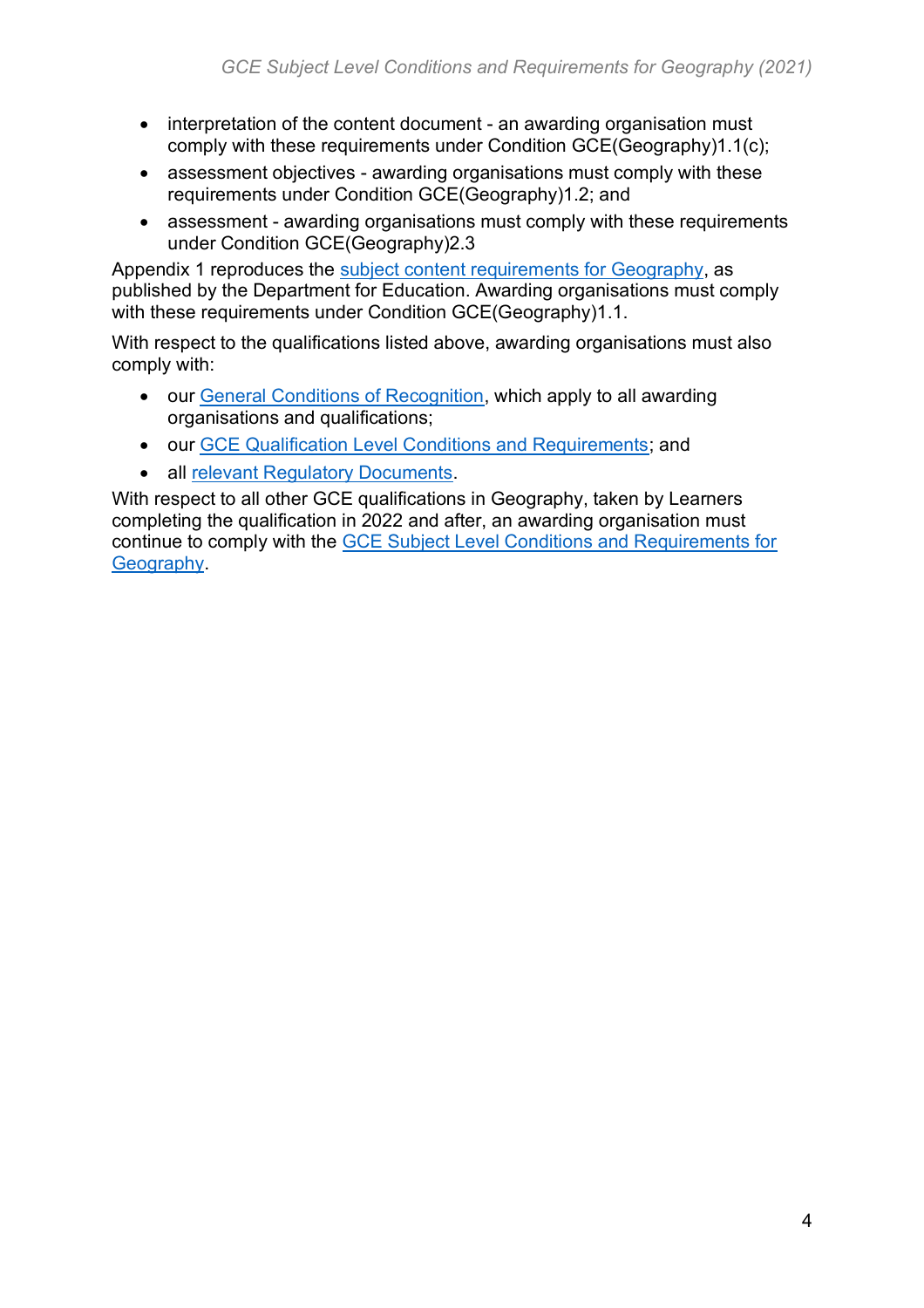# <span id="page-4-0"></span>Subject Level Conditions

### <span id="page-4-1"></span>GCE Subject Level Conditions for Geography

*Condition GCE(Geography) 1: Compliance with content requirements*

#### *GCE(Geography)1.1*

In respect of each GCE Qualification in Geography which it makes available, or proposes to make available, an awarding organisation must -

- (a) comply with the requirements relating to that qualification set out in the document published by the Secretary of State entitled ['Geography GCE AS](https://www.gov.uk/government/publications/gce-as-and-a-level-geography)  [and A level subject content',](https://www.gov.uk/government/publications/gce-as-and-a-level-geography) document reference DFE-00693-2014,
- (b) have regard to any recommendations or guidelines relating to that qualification set out in that document, and
- (c) interpret that document in accordance with any requirements, and having regard to any guidance, which may be published by Ofqual and revised from time to time.

### *GCE(Geography)1.2*

In respect of each GCE Qualification in Geography which it makes available, or proposes to make available, an awarding organisation must comply with any requirements, and have regard to any guidance, relating to the objectives to be met by any assessment for that qualification which may be published by Ofqual and revised from time to time.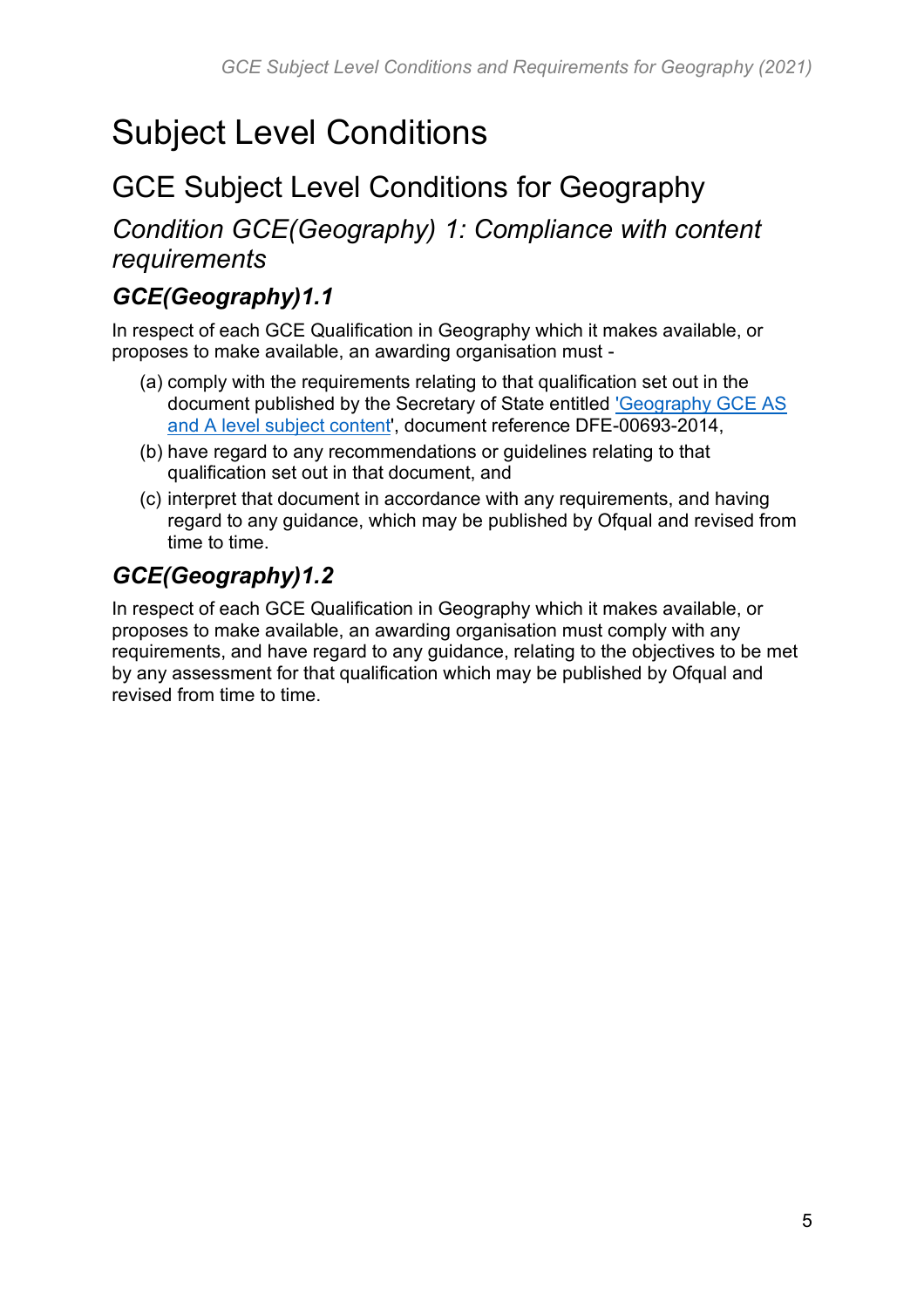### *Condition GCE(Geography) 2: Assessment*

### *GCE(Geography)2.1*

Condition GCE4.1 does not apply to any GCE A level qualification in Geography which an awarding organisation makes available or proposes to make available.

### *GCE(Geography)2.2*

In respect of the total marks available for a GCE A level qualification in Geography which it makes available, an awarding organisation must ensure that -

- (a) 80 per cent of those marks are made available through Assessments by Examination, and
- (b) 20 per cent of those marks are made available through assessments that are not Assessments by Examination.

### *GCE(Geography)2.3*

An awarding organisation must ensure that in respect of each assessment for a GCE A level qualification in Geography which it makes available which is not an Assessment by Examination it complies with any requirements, and has regard to any guidance, which may be published by Ofqual and revised from time to time.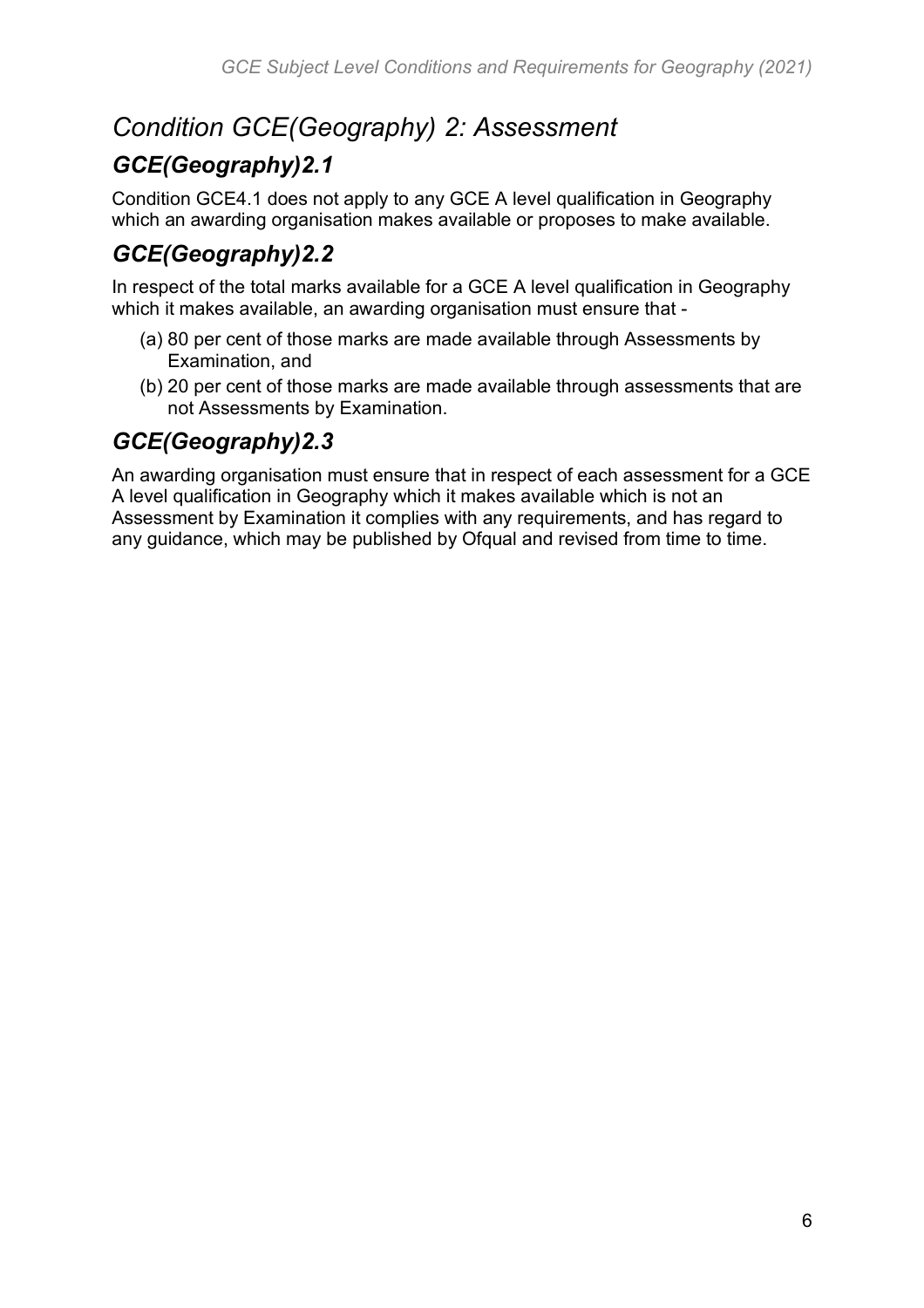# <span id="page-6-0"></span>Subject content requirements

Requirements in relation to subject content for GCE Qualifications in Geography

The subject content for GCE Qualifications in Geography is set out in the Department for Education's [Geography GCE subject content,](https://www.gov.uk/government/publications/gce-as-and-a-level-geography) document reference DFE-00693-2014 (the 'Content Document').

Condition GCE(Geography)1.1(c) requires awarding organisations to interpret the Content Document in line with any requirements, and having regard to any guidance, published by Ofqual.

We set out our requirements for the purposes of Condition GCE(Geography)1.1(c) below.

### *Content weightings and fieldwork*

An awarding organisation must interpret the Content Document as if -

- (a) the following have been disapplied
	- (i) the required weightings of core and non-core content in paragraphs 5 and 6,
	- (ii) paragraph 24, and
	- (iii) the reference to a Learner using a mixture of methodological approaches him- or herself in paragraph 22, and
- (b) in relation to paragraphs 25, 26 and 27, there is no requirement for a Learner to undertake fieldwork him- or herself.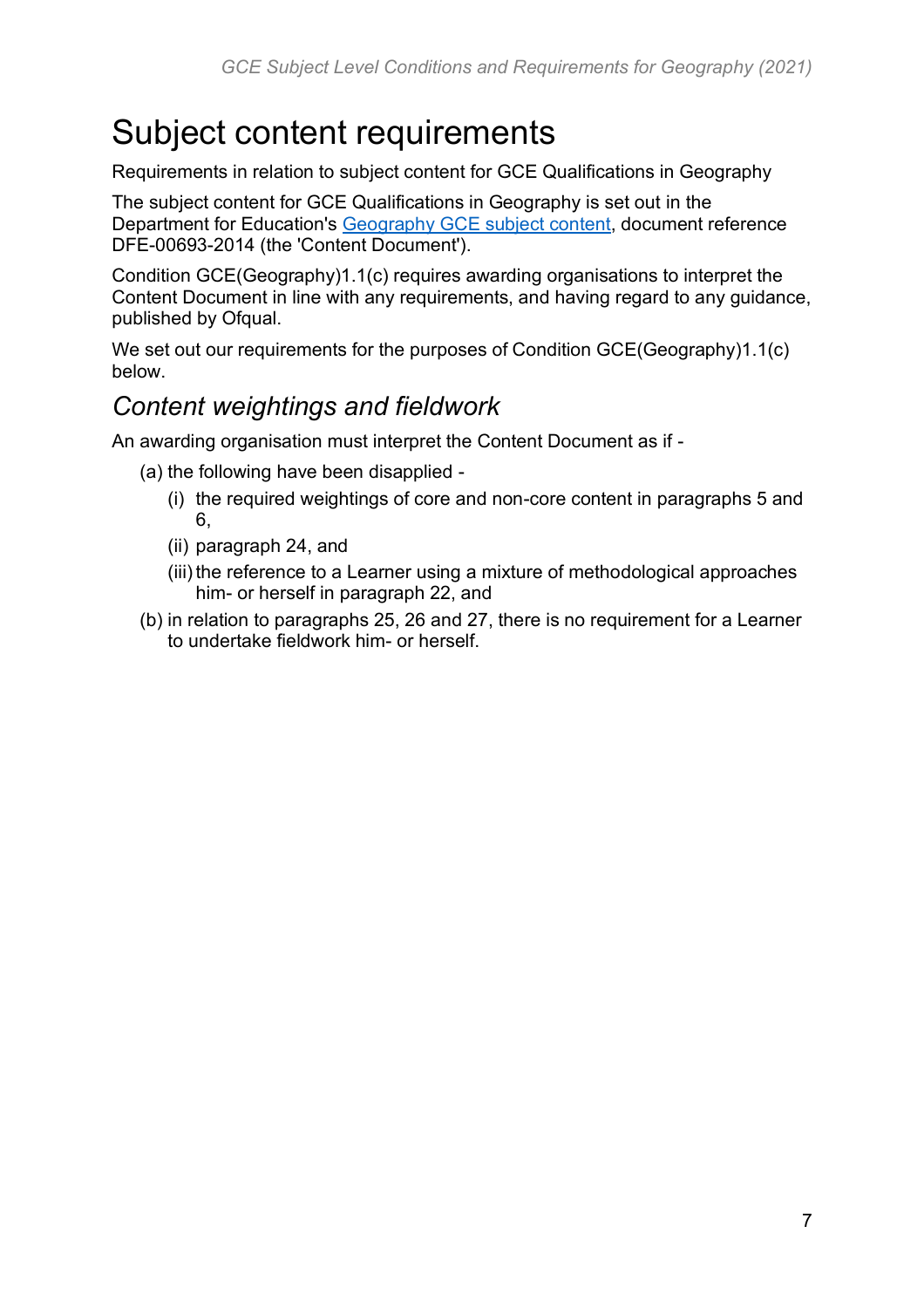# <span id="page-7-0"></span>Assessment objectives

### <span id="page-7-1"></span>Assessment objectives - GCE AS and A level qualifications in Geography

Condition GCE(Geography)1.2 allows us to specify requirements relating to the objectives to be met by any assessment for GCE Qualifications in Geography.

The assessment objectives set out below constitute requirements for the purposes of Condition GCE(Geography)1.2. Awarding organisations must comply with these requirements in relation to all GCE AS and A level qualifications in Geography they make available.

|            | <b>Objective</b>                                                                                                                                                                                                                                               | <b>Weighting</b><br>(A level) | Weighting<br>(AS) |
|------------|----------------------------------------------------------------------------------------------------------------------------------------------------------------------------------------------------------------------------------------------------------------|-------------------------------|-------------------|
| <b>AO1</b> | Demonstrate knowledge and understanding of<br>places, environments, concepts, processes,<br>interactions and change, at a variety of scales                                                                                                                    | $30 - 40%$                    | 30-40%            |
| <b>AO2</b> | Apply knowledge and understanding in<br>different contexts to interpret, analyse and<br>evaluate geographical information and issues                                                                                                                           | 30-40%                        | $30 - 40%$        |
| A03        | Use a variety of relevant quantitative,<br>qualitative and fieldwork skills to:<br>investigate geographical questions and<br>$\blacksquare$<br>issues<br>interpret, analyse and evaluate data and<br>evidence<br>construct arguments and draw conclusions<br>■ | 20-30%                        | 20-30%            |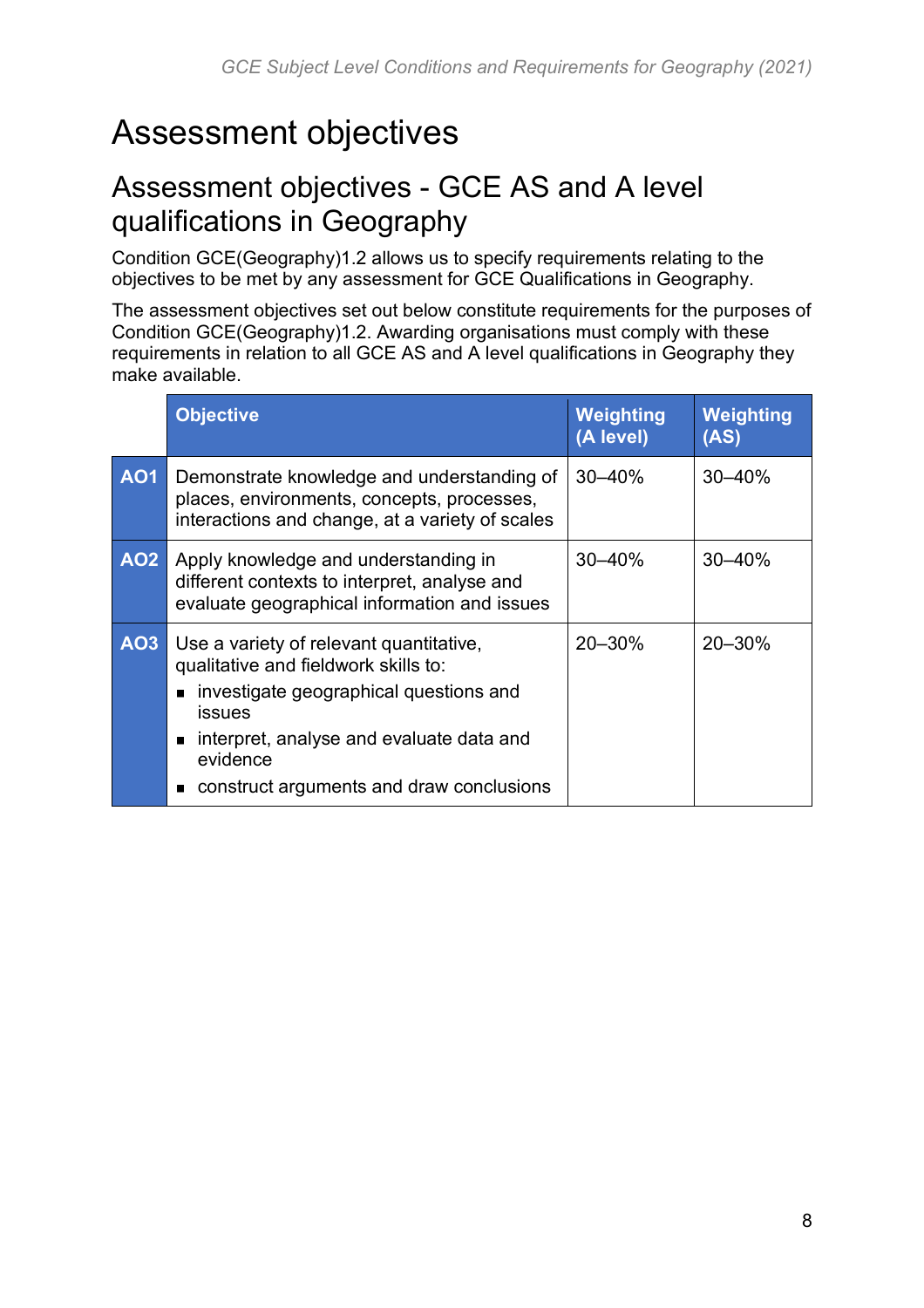## <span id="page-8-0"></span>Assessment requirements

### <span id="page-8-1"></span>Requirements in relation to assessments for A level qualifications in Geography

Condition GCE(Geography)2.3 allows us to specify requirements and guidance in relation to assessments which are not Assessments by Examination for GCE A level qualifications in Geography.

We set out our requirements for the purposes of Condition GCE(Geography)2.3 below.

#### *Non-examination assessment*

Condition GCE(Geography)2.2(b) states that an awarding organisation must ensure that, of the total marks available for a GCE A level qualification in Geography, 20 per cent of those marks shall be made available through assessments which are not Assessments by Examination.

The subject content for GCE Qualifications in Geography is set out in the Secretary of State's Geography GCE AS and A Level subject content, document reference DFE-00693-2014 (the 'Content Document').

Paragraph 27 of the Content Document states that each GCE A level qualification in Geography must -

ensure that each student undertakes one independent investigation that involves, but need not be restricted to, fieldwork.

An awarding organisation must ensure that each assessment which is not an Assessment by Examination requires each Learner to undertake a single independent investigation based on a question or issue defined and developed by the Learner.

### *Marking of assessments*

Evidence generated by a Learner in an assessment for a GCE A level qualification in Geography which is not an Assessment by Examination may be marked -

- (a) by the awarding organisation or a person connected to the awarding organisation,
- (b) by a Centre, or
- (c) through a combination of (a) and (b).

In any event, the awarding organisation must demonstrate to Ofqual's satisfaction in its assessment strategy that -

- (a) it has taken all reasonable steps to identify the risk of any Adverse Effect which may result from its approach to marking the assessments (and to moderation where appropriate), and
- (b) where such a risk is identified, it has taken all reasonable steps to prevent that Adverse Effect or, where it cannot be prevented, to mitigate that Adverse Effect.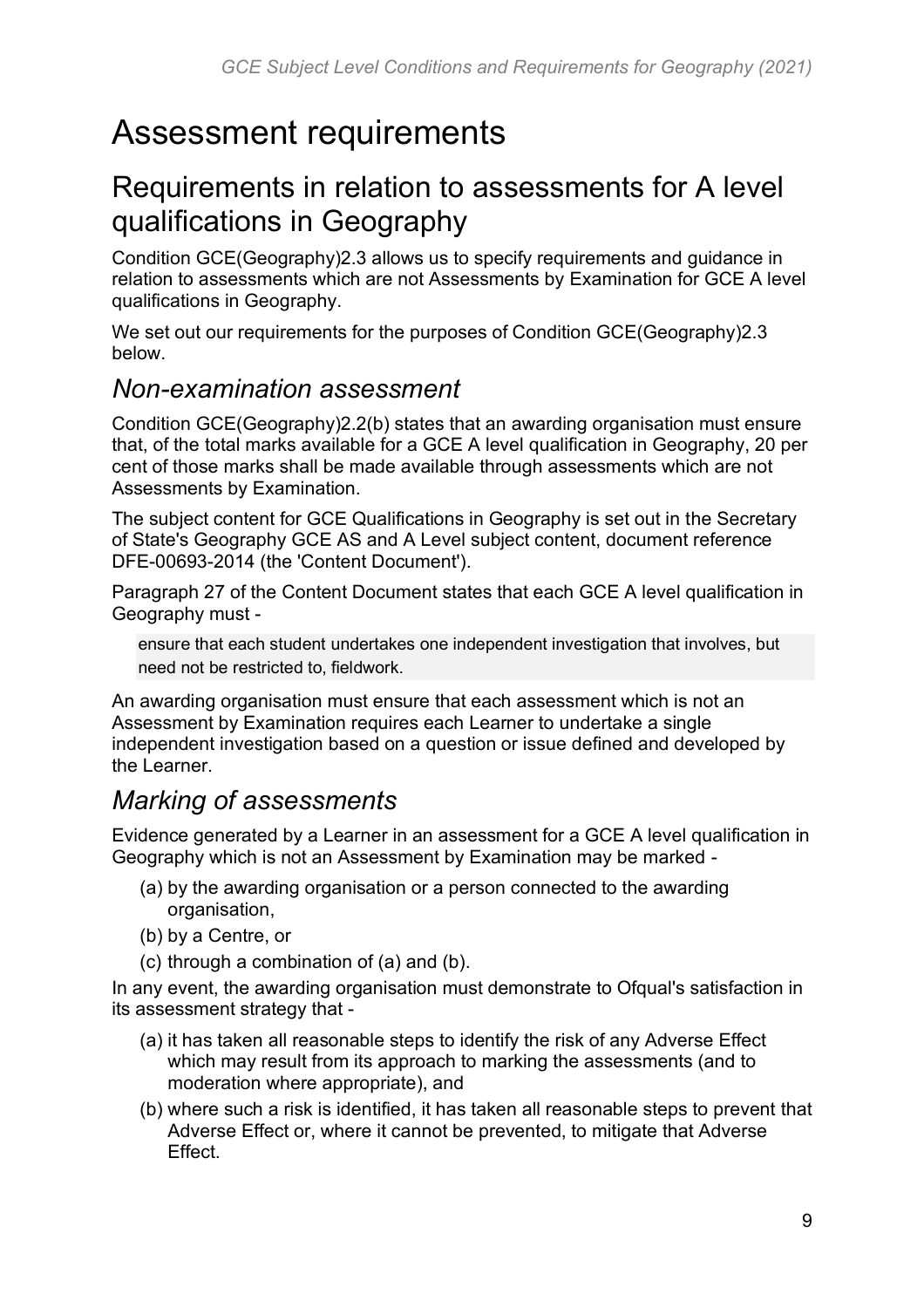# <span id="page-9-0"></span>Appendix 1 – Subject content (published by Department for Education)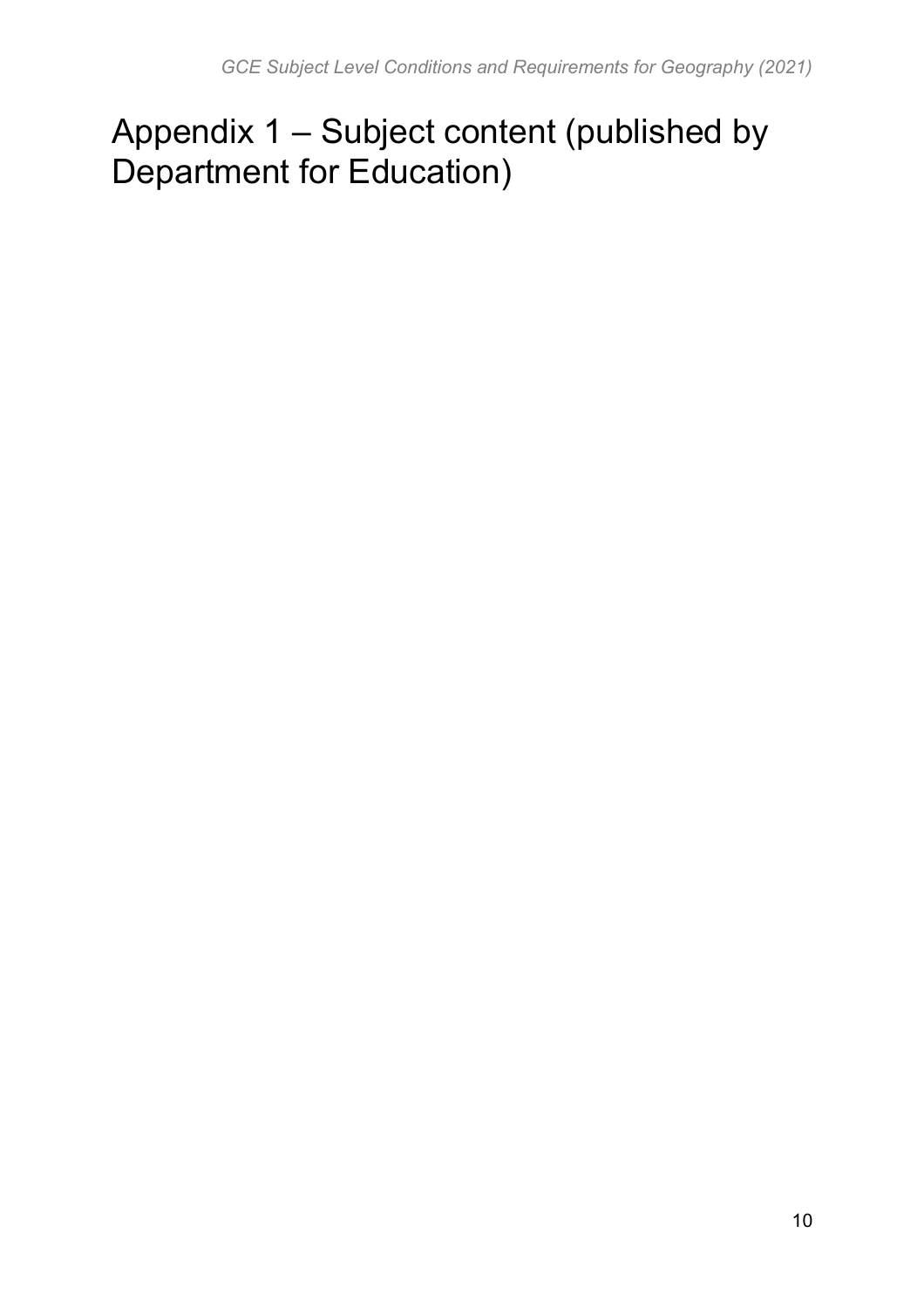

# **Geography GCE AS and A Level subject content**

**December 2014**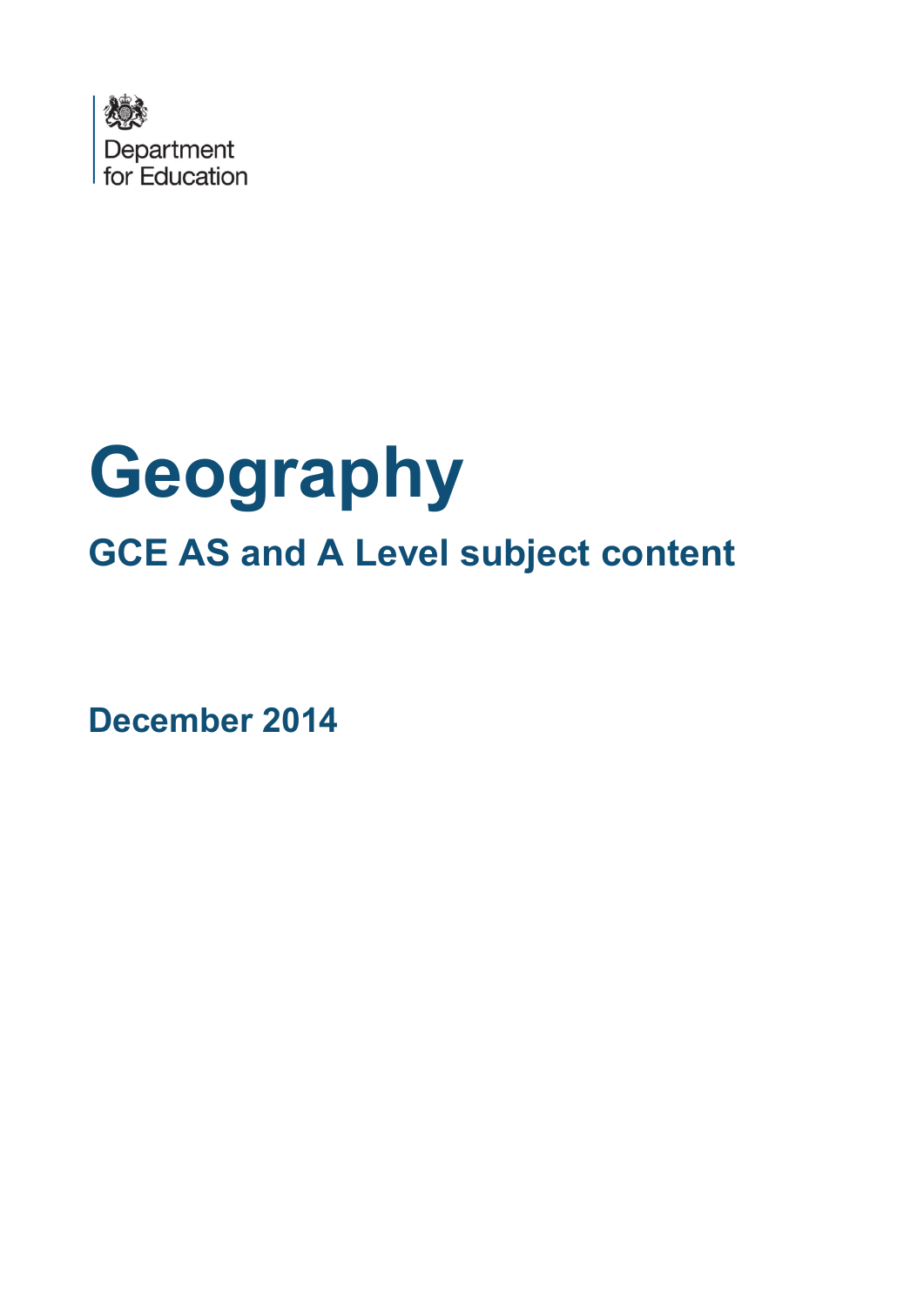### **Contents**

| The content for AS and A level geography          |    |
|---------------------------------------------------|----|
| Introduction                                      | 3  |
| Aims and objectives                               | 3  |
| Subject content                                   | 5  |
| The core content                                  | 5  |
| The non-core content                              | 5  |
| The four core themes; knowledge and understanding | 6  |
| Geographical skills                               | 12 |
| Fieldwork                                         | 13 |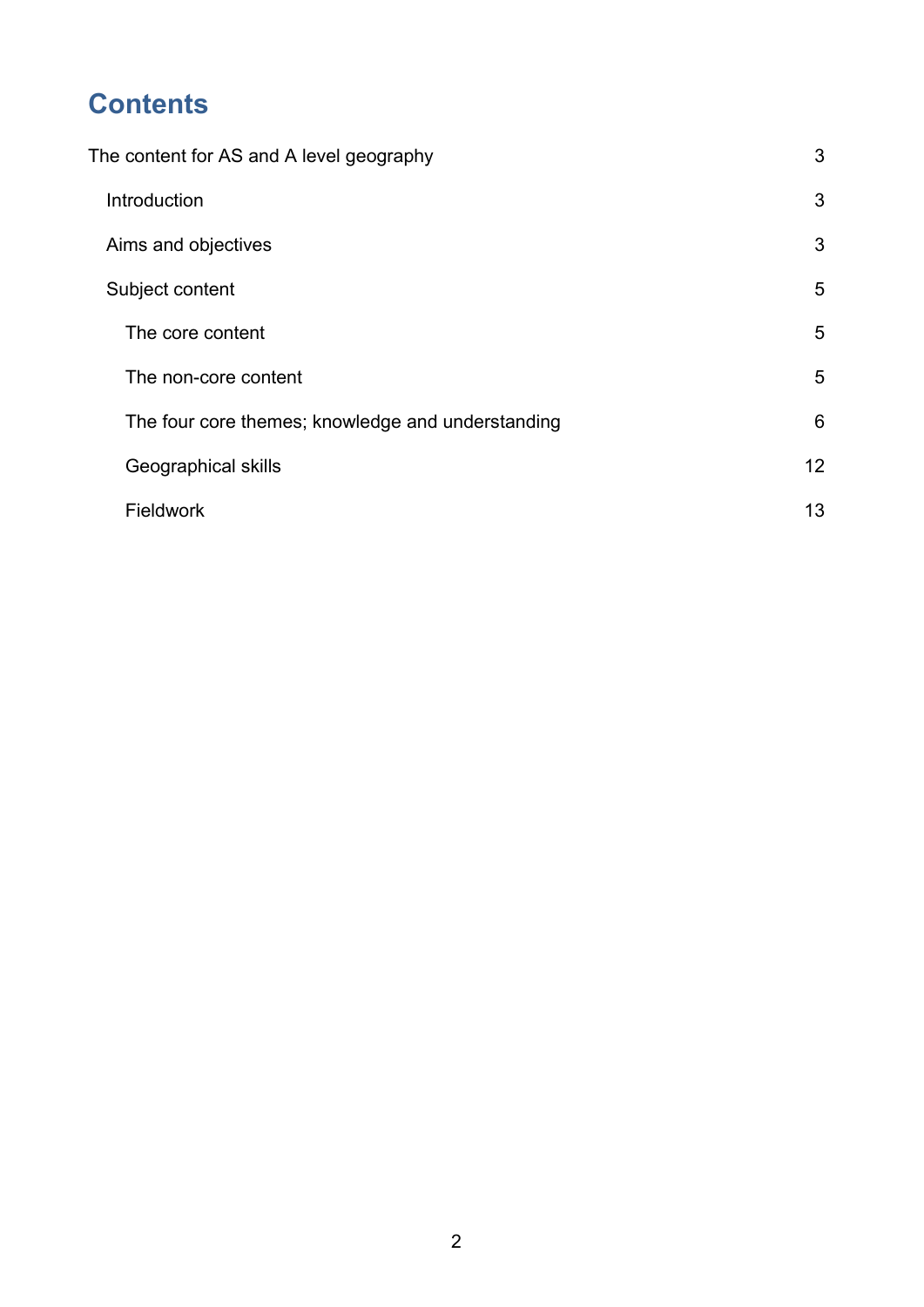### <span id="page-12-0"></span>**The content for AS and A level geography**

#### <span id="page-12-1"></span>**Introduction**

1. The AS and A level subject content sets out the knowledge, understanding and skills common to all AS and A level specifications in geography.

### <span id="page-12-2"></span>**Aims and objectives**

2. AS and A level specifications in geography should encourage students to gain enjoyment, satisfaction and a sense of achievement as they develop their knowledge and understanding of the subject. The content should enable students to be inspired by their geographical understanding, to engage critically with real world issues and places, and to apply their geographical knowledge, theory and skills to the world around them. Students should grow as independent thinkers and as informed and engaged citizens, who understand the role and importance of geography as one of the key disciplines relevant to understanding the world's changing peoples, places and environments.

- 3. AS and A level specifications must enable students to:
	- develop their knowledge of locations, places, processes and environments, at all geographical scales from local to global across the specification as a whole
	- develop an in-depth understanding of the selected core and non-core processes in physical and human geography at a range of temporal and spatial scales, and of the concepts which illuminate their significance in a range of locational contexts
	- recognise and be able to analyse the complexity of people-environment interactions at all geographical scales, and appreciate how these underpin understanding of some of the key issues facing the world today
	- develop their understanding of, and ability to apply, the concepts of place, space, scale and environment, that underpin both the national curriculum and GCSE, including developing a more nuanced understanding of these concepts
	- gain understanding of specialised concepts relevant to the core and non-core content. These must include the concepts of causality, systems, equilibrium, feedback, inequality, representation, identity, globalisation, interdependence, mitigation and adaptation, sustainability, risk, resilience and thresholds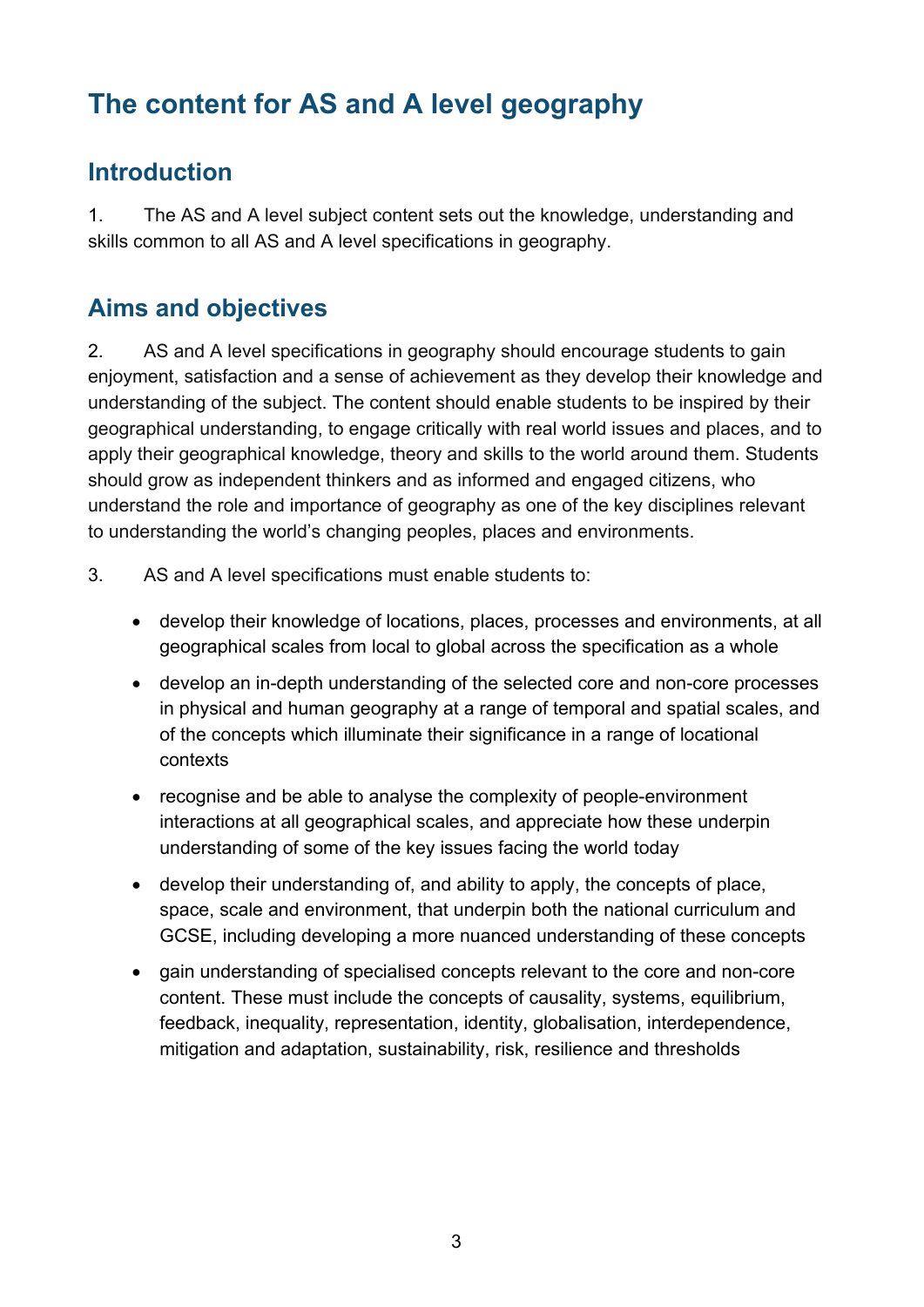- improve their understanding of the ways in which values, attitudes and circumstances<sup>[1](#page-13-0)</sup> have an impact on the relationships between people, place and environment, and develop the knowledge and ability to engage, as citizens, with the questions and issues arising
- become confident and competent in selecting, using and evaluating a range of quantitative and qualitative skills and approaches, (including observing, collecting and analysing geo-located data) and applying them as an integral part of their studies
- understand the fundamental role of fieldwork as a tool to understand and generate new knowledge about the real world, and become skilled at planning, undertaking and evaluating fieldwork in appropriate situations
- apply geographical knowledge, understanding, skills and approaches in a rigorous way to a range of geographical questions and issues, including those identified in fieldwork, recognising both the contributions and limitations of geography
- develop as critical and reflective learners, able to articulate opinions, suggest relevant new ideas and provide evidenced argument in a range of situations

4. Awarding organisations must ensure that the content is developed at an appropriate level of demand for AS and A level, and that there is a clear progression in the breadth and depth of content from GCSE. Awarding organisations must aim to:

- build on knowledge of contexts, locations, places and environments, by extending the scope and scale of study, the variety of physical, social, economic, cultural and political contexts encountered, the depth of conceptual understanding required, and the range of spatial and temporal scales included
- ensure emphasis on deep understanding of both physical and human processes, and on applying this understanding to interrogate peopleenvironment interactions and people-place connections at all scales from local to global
- require study that builds on and reinforces the conceptual understanding underpinning GCSE, and extends demand to include a wider range of more complex and specialised concepts that relate to the core and non-core content
- ensure that specifications demand engagement with models, theories and generalisations, and require a mature understanding of the nature and limitations of objectivity and the significance of human values and attitudes

 $\overline{a}$ 

<span id="page-13-0"></span><sup>1</sup> 'Circumstances' in this case refers to the context of people's lives, the socio-economic and political milieu in which they find themselves.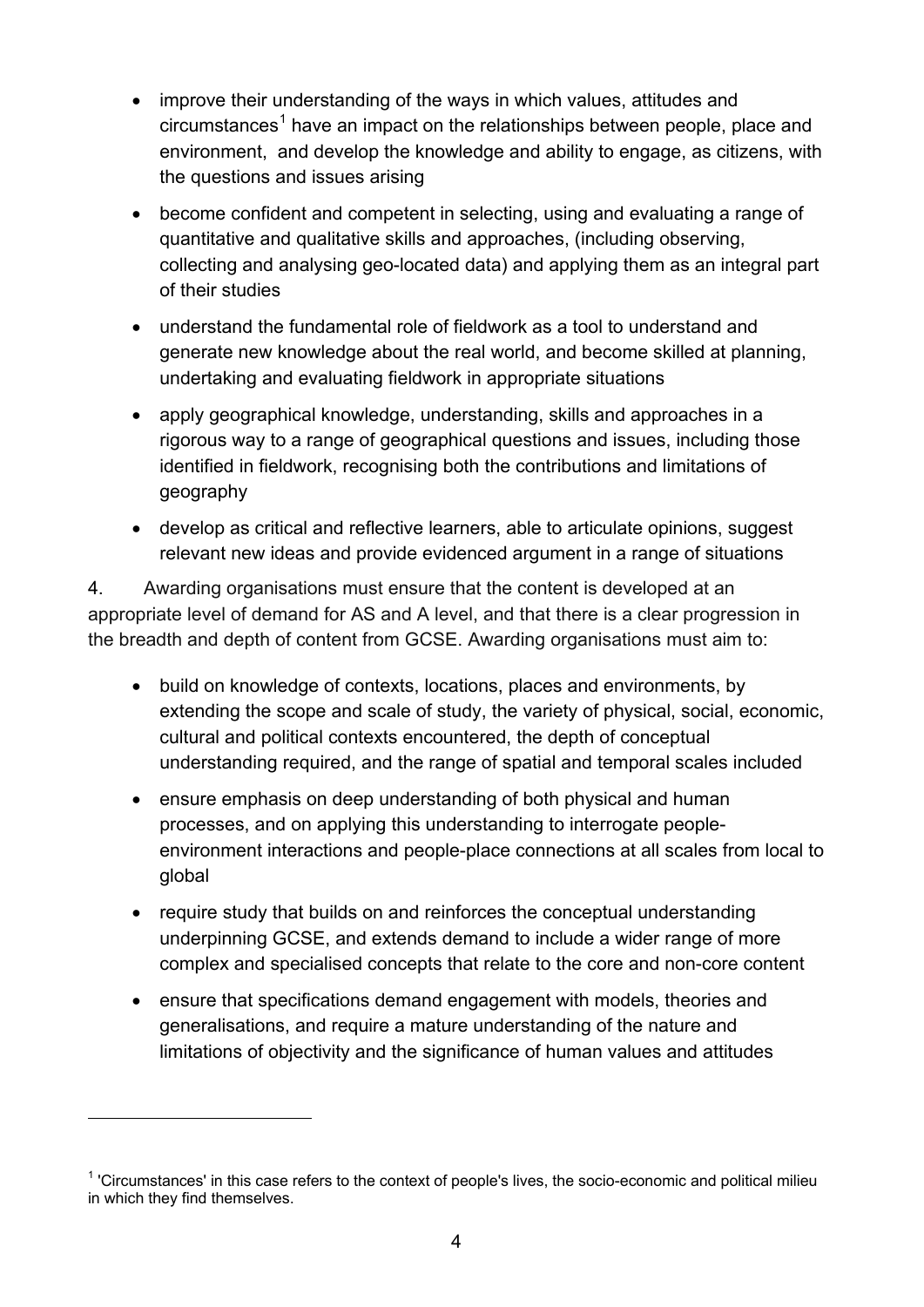- promote understanding of the rationale for, and applications of, skills and approaches used, together with a considerable degree of independence in selecting and using a wide range of geographical methods, techniques and skills, involving both qualitative and quantitative methods
- ensure that fieldwork plays a key role in encouraging both AS and A level students to apply and evaluate theory in the real world, and that A level fieldwork in particular demands a high degree of responsibility from students for selecting research questions, applying relevant techniques and skills, and identifying appropriate ways of analysing and communicating findings

### <span id="page-14-0"></span>**Subject content**

#### <span id="page-14-1"></span>**The core content**

5. The core content comprises 60% of both the AS and A level specifications and must address the following requirements:

- for AS, specifications must include at least one core physical geography theme and one core human geography theme, together with an appropriate selection of skills and fieldwork requirements relating to both physical and human themes, representing overall 60% of the AS
- for A level, specifications must include all four core themes, all the geographical skills, and all fieldwork requirements relating to both physical and human themes, representing overall 60% of the A level
- the core themes are equal in weight and depth of content (although the length of explanatory text may differ) and must be implemented with the depth, breadth and coverage specified for each theme on pages 5-11
- the specification must require geographical skills and fieldwork to be embedded within the required content knowledge

#### <span id="page-14-2"></span>**The non-core content**

6. The remaining 40% of both the AS and A level must be selected by the awarding organisation, but must also:

- maintain the depth, breadth and challenge of the specification as a whole
- ensure that at least half of the 40% material selected for a specification addresses people-environment questions and issues
- draw in a balanced way from physical geography and human geography across the 40% non-core content as a whole, so that whatever form the content takes (eg people-environment issues; process studies, thematic topics) in the 40%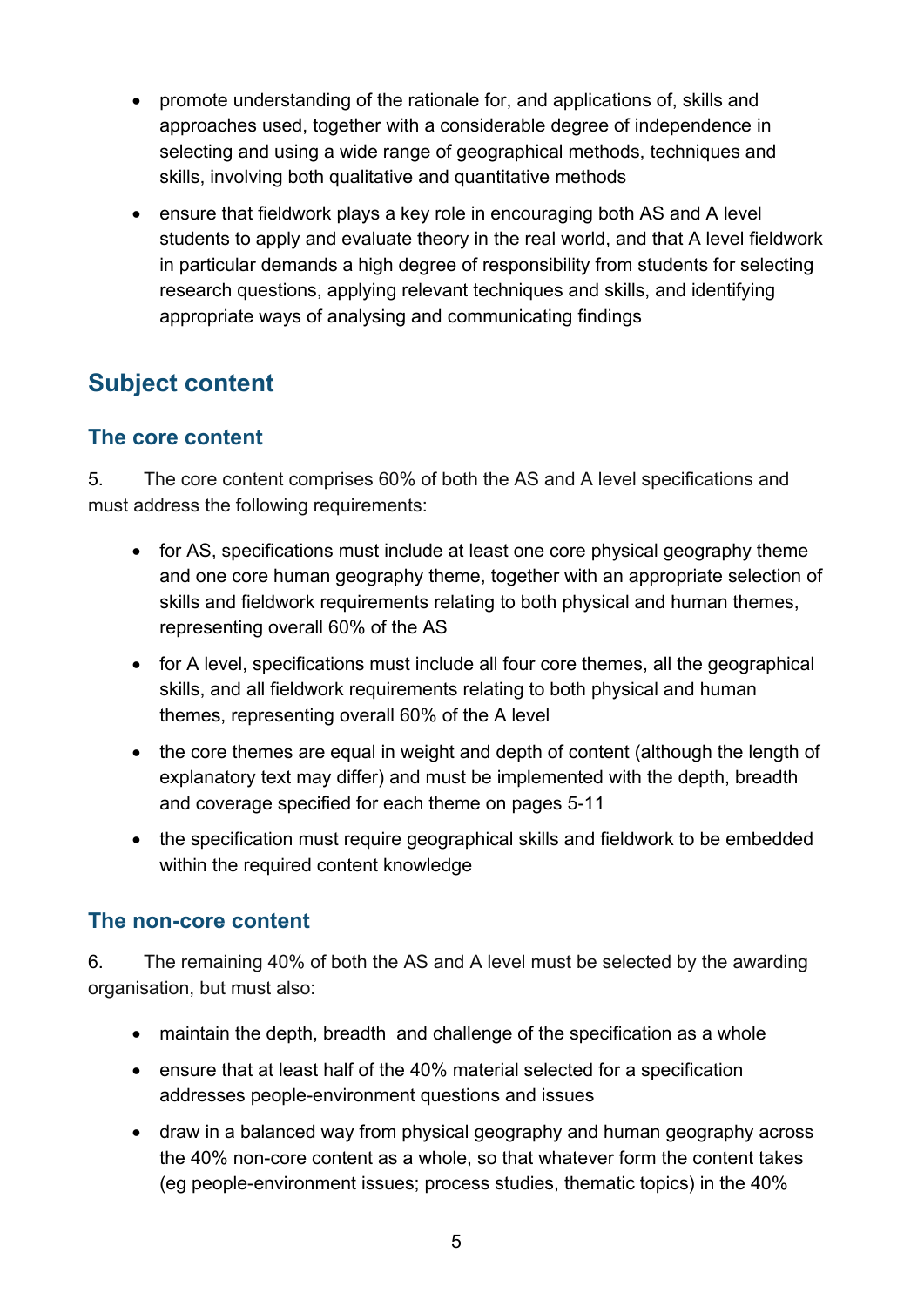non-core content, it must draw evenly from physical geography and human geography overall in order to maintain the balance required in the specification as a whole

• the specification must require geographical skills and fieldwork to be embedded within the required content knowledge

#### <span id="page-15-0"></span>**The four core themes; knowledge and understanding**

#### **1. Water and carbon cycles**

7. A level specifications, and AS specifications which address this theme, must require students to study the physical processes which control the cycling of both water and carbon between land, oceans and the atmosphere.

- 8. Study must:
	- develop the required knowledge and understanding through study of both:
		- 1. the carbon cycle; and
		- 2. the water cycle
	- take place within a systems framework emphasising the integrated nature of land, earth and atmosphere
	- ensure engagement with a range of quantitative skills within this theme, including understanding of simple mass balance, unit conversions, and the analysis and presentation of field data. Qualitative approaches may be used if appropriate

9. Specifications must require students to demonstrate knowledge and understanding of the key areas of content listed below, and through this knowledge to understand that the carbon and water cycles play a key role in supporting life on Earth:

- the distribution and size of the most important stores of carbon on land, in the oceans and the atmosphere, and the factors driving change in the size of these stores over time and in space
- the pathways and processes which control the cycling of carbon within and between land, oceans and atmosphere at a range of time (seconds to millions of years) and space (plant to continental) scales. These processes must include (though need not be limited to) photosynthesis, respiration, decomposition, fossil fuel combustion, land use change, carbon sequestration in oceans and sediments, weathering
- the distribution and size of the most important stores of water on land, in the ocean, atmosphere and cryosphere, and the factors driving change in the size of these stores over time and in space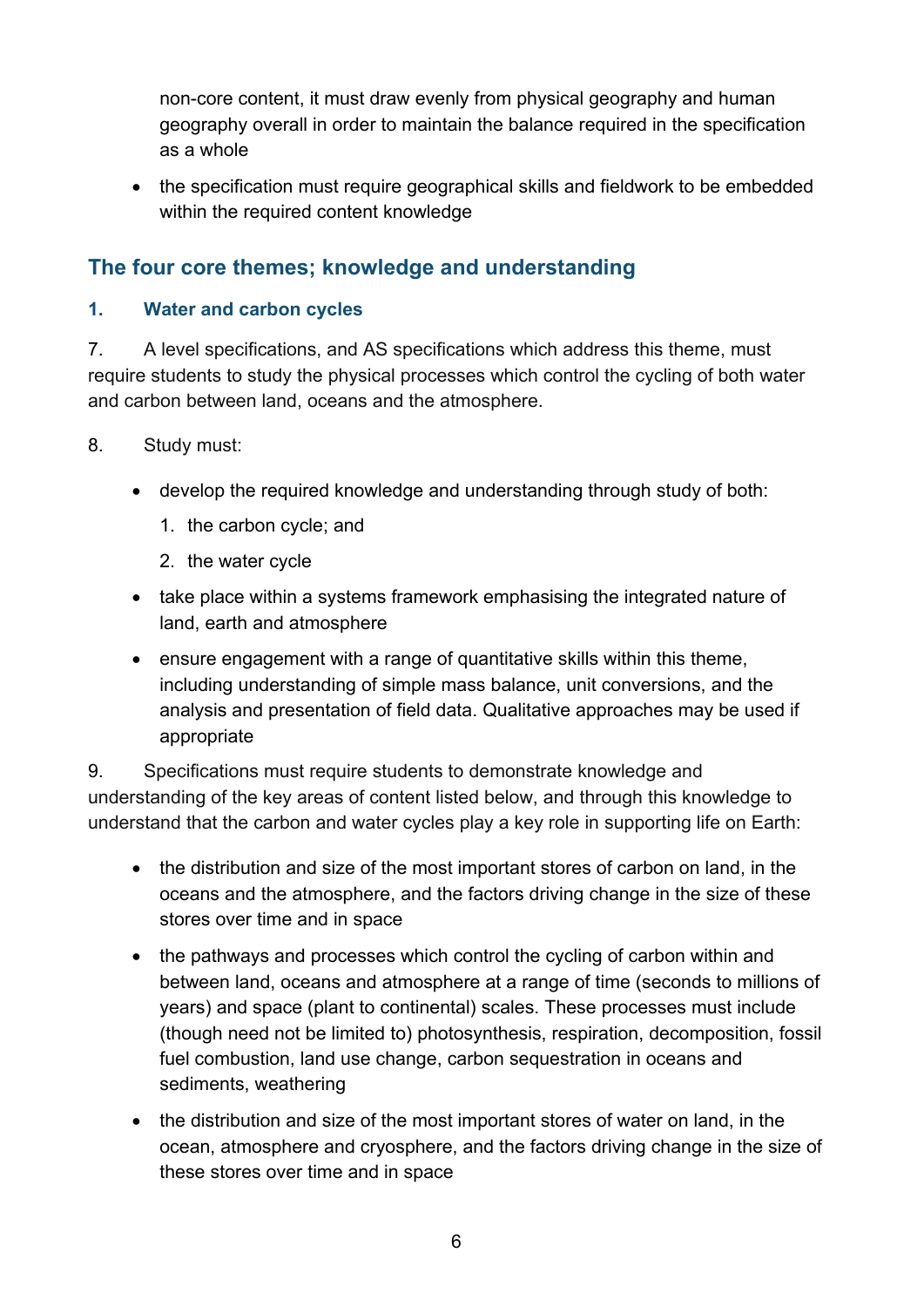- the pathways which control cycling between land, ocean, atmosphere and cryosphere, and the processes which control transfers within and between them at a range of time (minutes to millennia) and space (hillslope to global) scales. These processes must include (though need not be limited to) evaporation and condensation, the formation of clouds and the causes of precipitation, runoff generation, catchment hydrology, water extraction and groundwater, land use change, cryospheric processes
- the links between the two cycles using climate as a key context for exploring these linkages and for developing and applying understanding of the role of feedbacks within and between the two cycles

#### **2. Landscape systems**

10. A level specifications, and AS specifications which address this theme, must require students to undertake an integrated study of earth surface processes, landforms and resultant landscapes.

#### 11. Study must:

- develop the required knowledge and understanding through study of one landscape system chosen from either:
	- drylands:

drylands are characterised by limited soil moisture, caused by low precipitation and high evaporation, and by aeolian and episodic fluvial processes.They occur at all latitudes of the planet. Study must include at least one of: either drylands in high latitude polar regions or mid and low latitude deserts or semi-arid environments. UK fieldwork may include consideration of aeolian processes in coastal dune systems or other suitable environments

or;

• coastal landscapes:

coastal landscapes develop by the interaction of winds, waves and currents, and the sediment supply sourced from terrestrial and offshore sources. Study must include both high energy coasts (such as rocky and sandy coastlines) and low energy coasts (such as estuarine coastlines)

or;

• glaciated landscapes:

glaciated and formerly glaciated landscapes must include landscapes shaped by valley glaciers and by ice sheets, bearing erosional and/or depositional imprints of the former passage of glacier ice in a range of features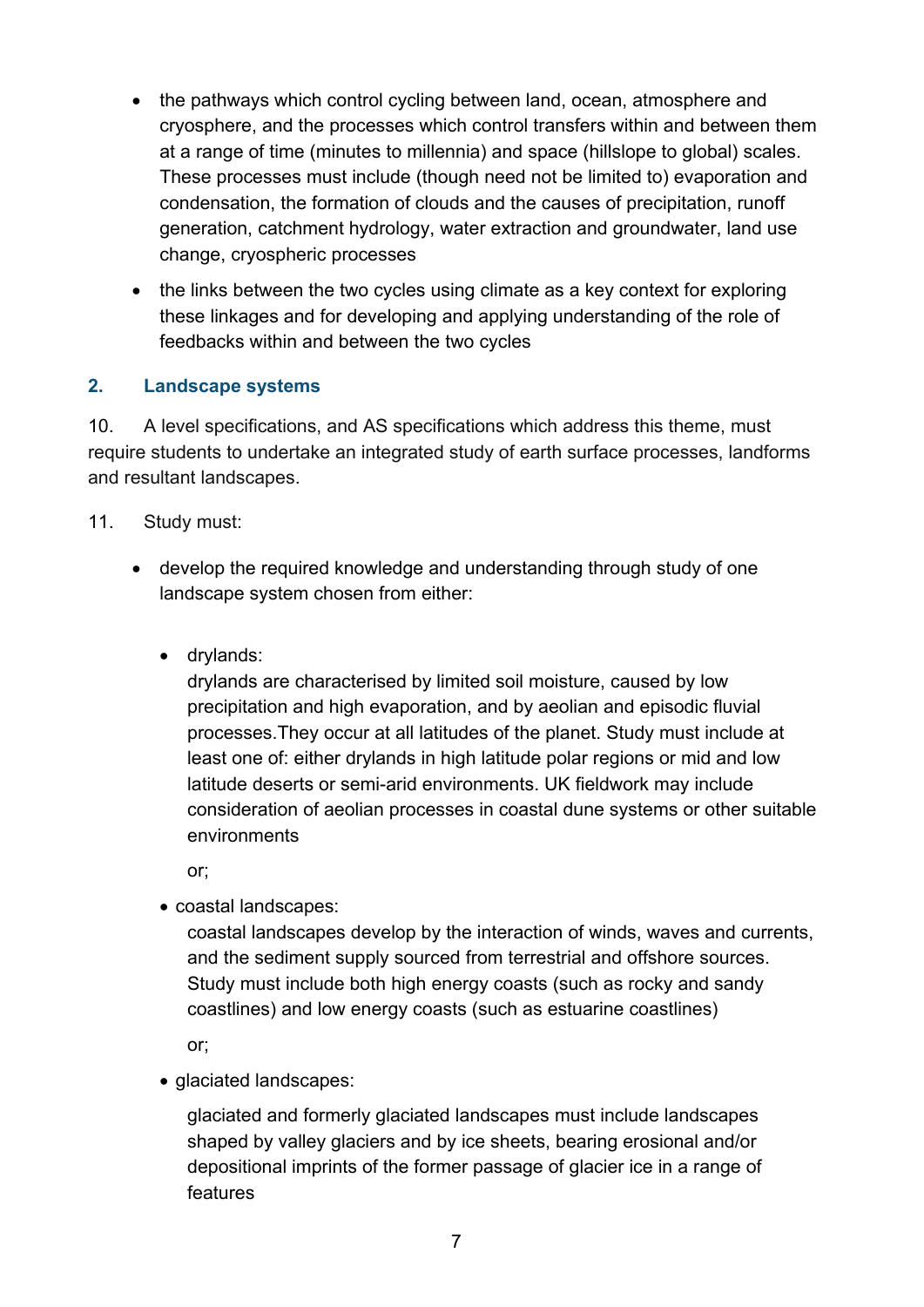- take place within a systems framework, focusing on transfers of energy and movements of materials
- include landscapes from beyond the UK but may also include UK examples
- emphasise the use of quantitative approaches including developing observation skills, measurement and geo-spatial mapping skills, together with data manipulation and statistical skills applied to field measurement. Qualitative approaches may be used if appropriate

12. Specifications must require students to demonstrate knowledge and understanding of the key areas of content listed below, and through this knowledge to gain understanding of how earth processes are a vital context for human activity:

- the variety of geomorphological processes that operate within landscape systems and how the flows of energy and materials within the chosen landscape system combine to create specific landforms
- how landforms are inter-related and how, together, they make up characteristic landscapes
- the characteristics of physical processes and patterns at a variety of spatial (landform to landscape) and temporal (seconds to millennia) scales
- how landforms and landscapes evolve as a result of processes driven by past, present and future climate changes
- the impact of human activity as another factor causing change within landscape systems

#### **3. Global systems and global governance**

13. Greater connectivity between people, places and environments across the globe means that movements of goods, people, technology and ideas have become easier, and the systems which facilitate and direct these flows have become truly global in reach and impact. A level specifications, and AS specifications which address this theme, must require students to undertake study of the way in which global systems shape relationships between individuals, states and environments. They must also investigate the increasing numbers of norms, laws and conventions, referred to here as 'global governance', that aim to regulate the consequences of globalisation on people, places and environments around the world.

- 14. Study must:
	- focus equally on two sub-themes:
		- (a) one from the following list allowing investigation of the operation of global systems; either: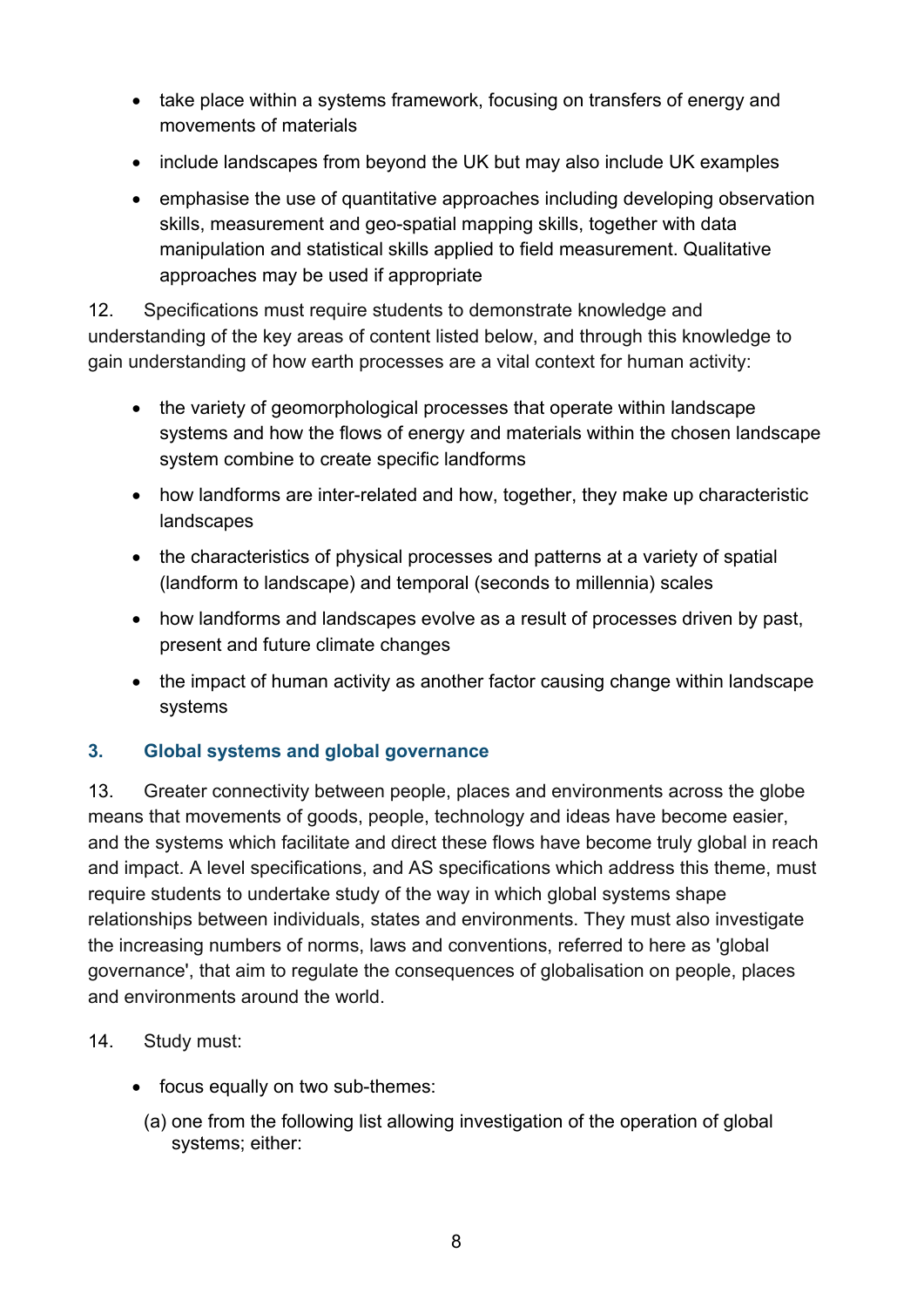- (i) international trade and access to markets in the contemporary world; or
- (ii) patterns of human development and life expectancy (for example, as understood through the human development index); or
- (iii) processes and patterns of global population migration

(b) one from the following list illustrating the impacts of global governance; either:

- (i) governance of the global commons (selecting either Antarctica or the Earth's atmosphere or the oceans); or
- (ii) human rights and the geopolitics of intervention; or
- (iii) sovereignty and territorial integrity
- use both quantitative and qualitative approaches across the theme as a whole

15. Specifications must require students to demonstrate knowledge and understanding of the key areas of content listed below, and through this knowledge to gain understanding of the way in which global systems and global governance underlie their own and other people's lives across the globe:

#### **Global Systems**

- the nature of economic, political, social and environmental interdependence in the contemporary world
- how unequal flows of people, money, ideas and technology within global systems can sometimes act to promote stability, growth and development but can also cause inequalities, conflicts and injustices for people and places
- how unequal power relations enable some states to drive global systems to their own advantage and to directly influence geopolitical events, while others are only able to respond or resist in a more constrained way

#### **Global Governance**

- the role of norms, laws and institutions in regulating and reproducing global systems, and analysis of the geographical consequences for citizens and places
- how attempts at global governance (including the example of the United Nations in the post-1945 era) can work to promote growth and stability but may also exacerbate inequalities and injustices
- how interactions between the local, regional, national, international and global scales are fundamental to an understanding of global governance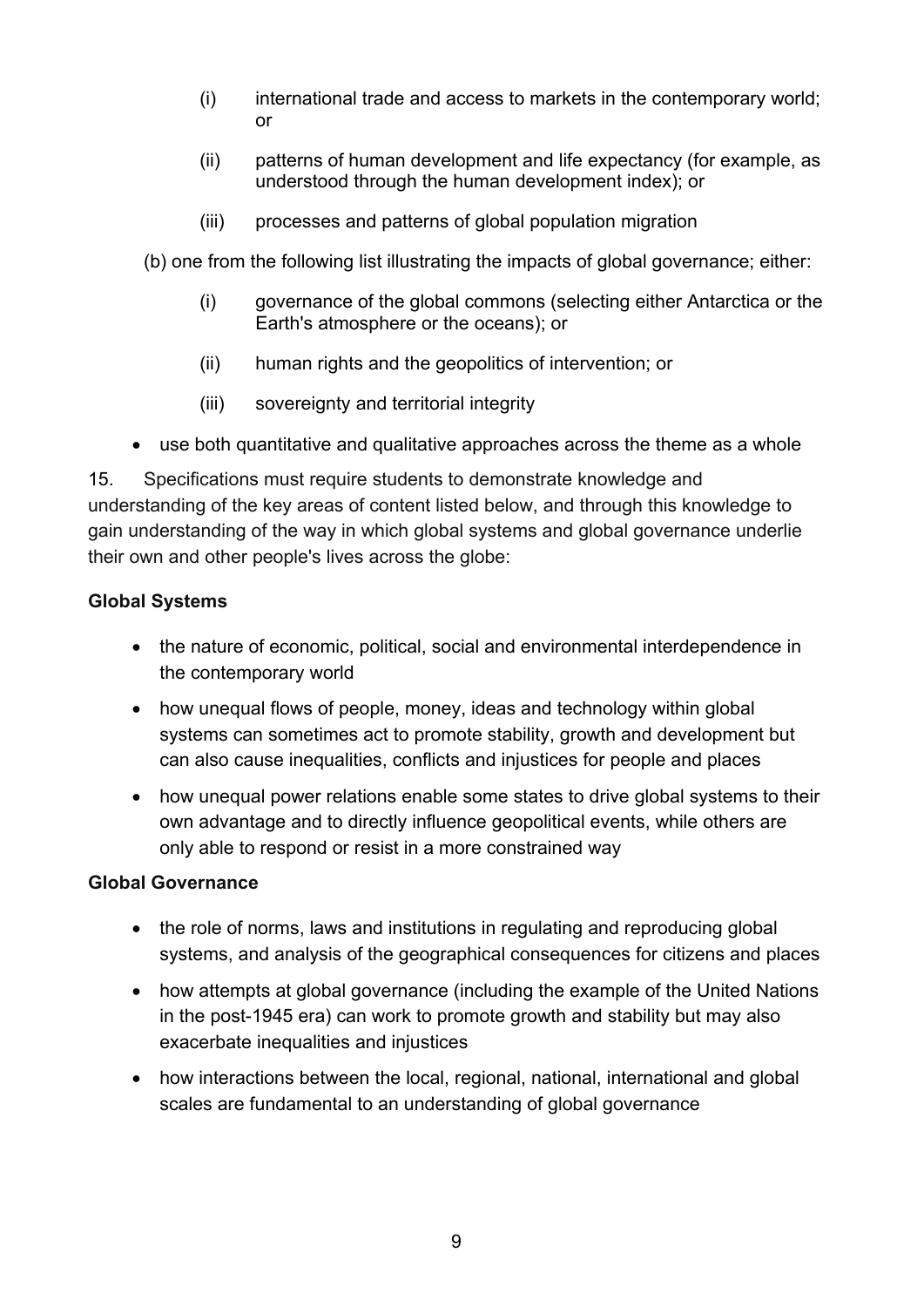#### **4. Changing place; changing places**

16. Relationships and connections between people, the economy, society and the environment help to explain why places are constantly changing. In addition, the meanings and representations attached to places help to shape actions and behaviours affecting that place. A level specifications, and AS specifications which address this theme, must require that students undertake study of the way in which these factors (relationships, connections, meaning, representation) affect continuity and change in the nature of places and our understanding of place.

- 17. Study must develop the required knowledge and understanding:
	- by starting study from the local place within which students live or study and at least one further contrasting place through which to develop the required knowledge and understanding. Study must involve moving out from the local place to encompass regional, national, international and global scales in order to understand the dynamics of place. (Note that a local place may be a locality, neighbourhood or small community, either urban or rural)
	- focusing equally on two sub-themes:
	- (a) One from the list below which will allow investigation of the impact of relationships and connections on people and place; either:
		- (i) changing demographic and cultural characteristics; or
		- (ii) economic change and social inequalities; or
		- (iii) food production, circulation and consumption

#### and

 $\overline{a}$ 

- (b) one from the list below which will allow investigation of the importance of the meanings and representations attached to places by people; either:
	- (i) place making and marketing as revealed and contrasted in the work of a range of formal and informal agencies or their materials<sup>[2](#page-19-0)</sup>; or
	- $(ii)$  cultural and artistic approaches<sup>[3](#page-19-1)</sup> to representing place; or
	- (iii) lived experience of place (i.e. how people see, experience and understand places) in the past and present

<span id="page-19-0"></span> $2$  examples are, but are not limited to : governments, regional development bodies, investment companies, community groups, local artists or writers, campaign materials, local museum and gallery exhibitions.

<span id="page-19-1"></span> $3$  examples are, but are not limited to: photography, film, music, art, literature, poetry, drama.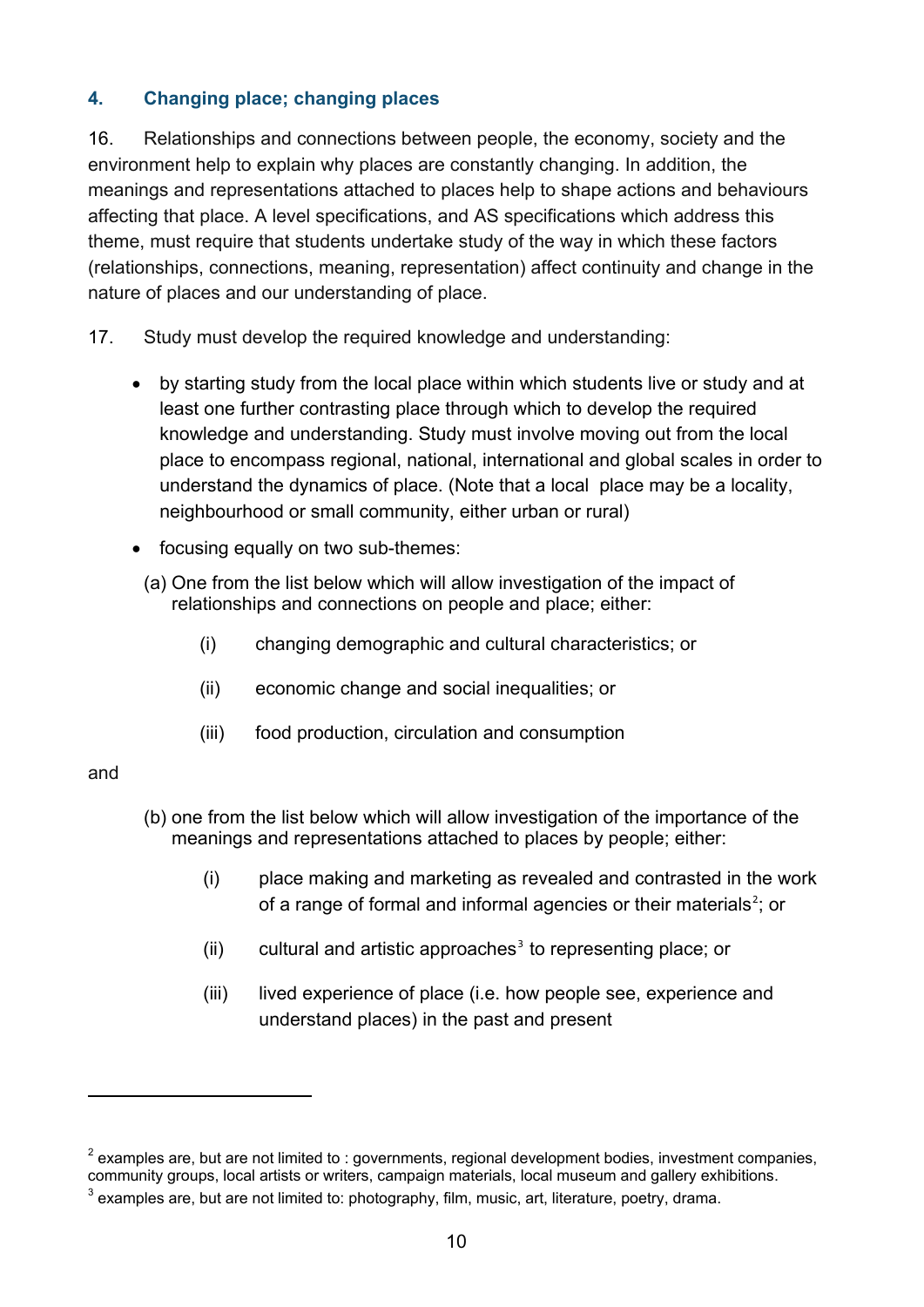• give particular weight to qualitative approaches involved in representing place, and to analysing critically the impacts of different media on place meanings and perceptions. The use of quantitative data, including the use of geospatial data must also be used to present place characteristics

18. Specifications must require students to demonstrate knowledge and understanding of the key areas of content listed below, and through this knowledge to gain understanding of the way in which their own lives and those of others are affected by continuity and change in the nature of places:

#### **Relationships and connections**

- how the demographic, socio-economic and cultural characteristics of places are shaped by shifting flows of people, resources, money and investment, and ideas at all scales from local to global
- how past and present connections, within and beyond localities, shape places and embed them in the regional, national, international and global scales
- the characteristics and impacts of external forces operating at different scales from local to global, including at least one of (i) government policies, (ii) the decisions of multinational corporations, or (iii) the impacts of international or global institutions

#### **Meaning and representations**

 $\overline{a}$ 

- how humans perceive, engage with and form attachments to places and how they present and represent the world to others, including the way in which everyday place meanings are bound up with different identities, perspectives and experiences
- how external agencies, including (but not limited to) governments, corporate bodies and community or local groups make attempts to influence or create specific place-meanings and thereby shape the actions and behaviours of individuals, groups, businesses and institutions
- that places may be represented in a variety of different forms<sup>4</sup> and use different media<sup>5</sup> that often give contrasting images to that presented more formally or statistically<sup>[6](#page-20-2)</sup>

<span id="page-20-0"></span><sup>&</sup>lt;sup>4</sup> for example but not limited to: advertising copy, tourist agency material, local art exhibitions.

<span id="page-20-1"></span> $5$  for example but not limited to: photography, film, music, art, literature, poetry, graffiti.

<span id="page-20-2"></span> $^6$  formal approaches and statistical representations might include but are not limited to: cartography, census data, digital worlds, geospatial technologies.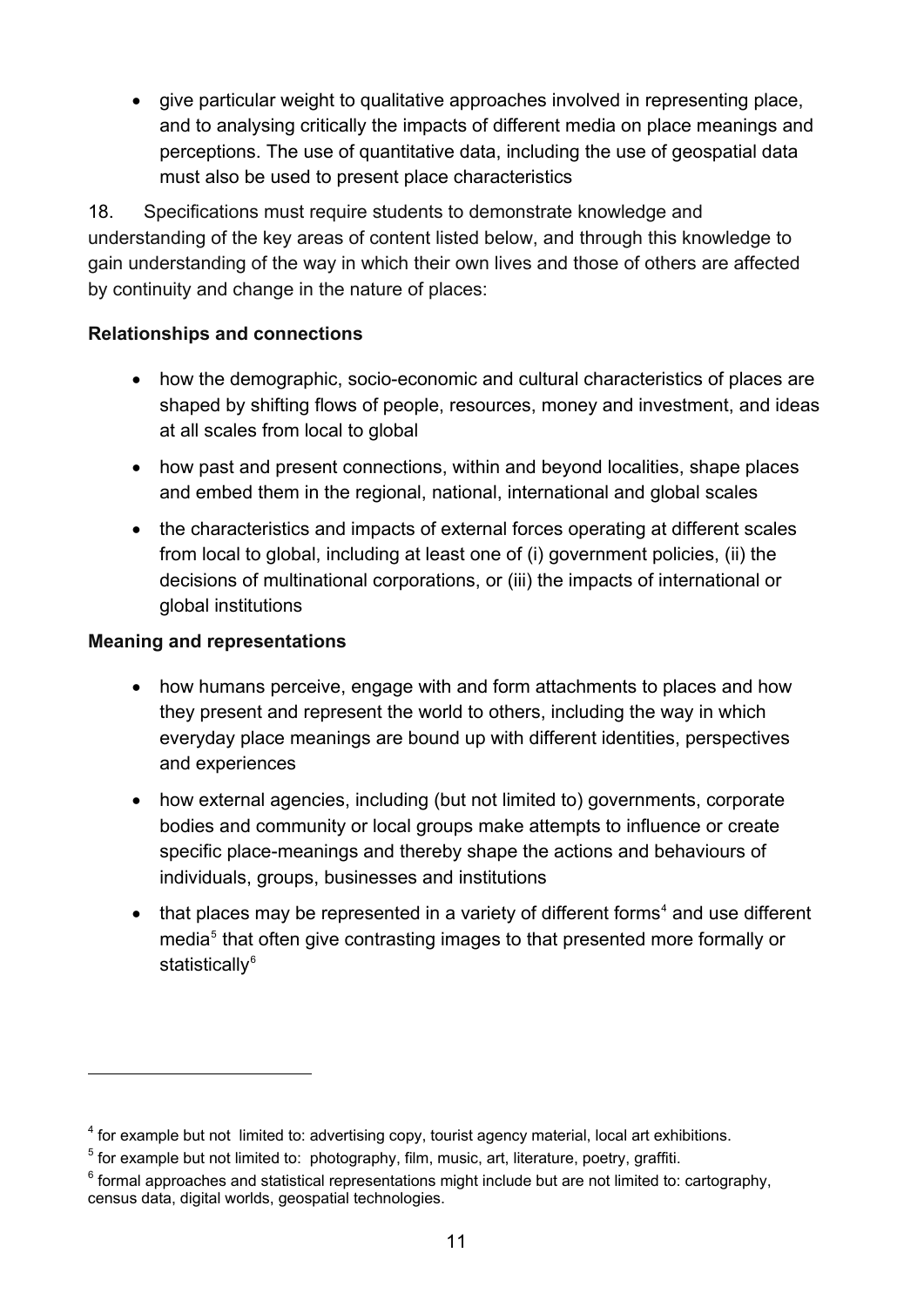• that both past and present processes of development can be seen to influence the social and economic characteristics of places and so be implicit in present meanings

#### <span id="page-21-0"></span>**Geographical skills**

19. Competence in using geographical skills should be developed during study of core content and non-core content, not as a separate theme or topic. While the relative balance of quantitative and qualitative methods and skills will differ between each of the core and non-core themes, students must be introduced to a roughly equal balance of quantitative and qualitative across the specification as a whole.

20. AS and A level specifications must require students to:

- understand the nature and use of different types of geographical information, including qualitative and quantitative, primary and secondary, images, factual text and discursive/creative material, digital data, numerical and spatial data and innovative forms of data, including crowd-sourced and 'big data'
- collect, analyse and interpret such information, and demonstrate the ability to understand and apply suitable analytical approaches for the different information types
- undertake informed and critical questioning of data sources, analytical methodologies, data reporting and presentation, including the ability to identify sources of error in data and to identify the misuse of data
- communicate and evaluate findings, draw well-evidenced conclusions informed by wider theory, and construct extended written argument about geographical matters

21. A level specifications must require students to demonstrate all the following skills. AS level specifications must include a selection from both qualitative and quantitative skills listed below, as appropriate to the specification content.

22. Students must demonstrate the following skills specific to qualitative data:

- use and understand a mixture of methodological approaches, including using interviews
- interpret and evaluate a range of source material including textual and visual sources
- understand the opportunities and limitations of qualitative techniques such as coding and sampling, and appreciate how they actively create particular geographical representations
- understand the ethical and socio-political implications of collecting, studying and representing geographical data about human communities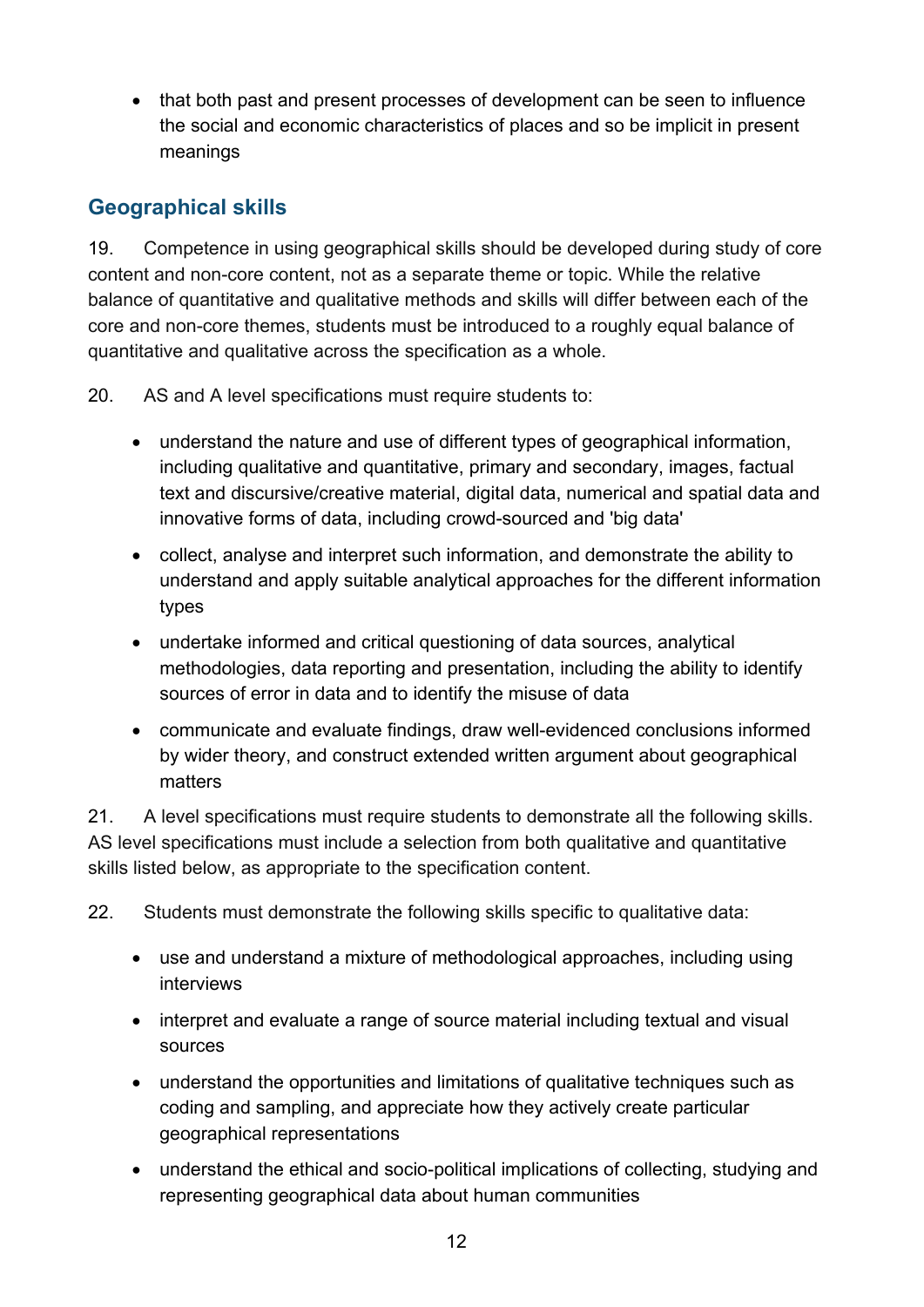- 23. Students must demonstrate the following skills specific to quantitative data:
	- understand what makes data geographical and the geospatial technologies (e.g. GIS) that are used to collect, analyse and present geographical data
	- demonstrate an ability to collect and to use digital, geo-located data, and to understand a range of approaches to the use and analysis of such data;
	- understand the purposes and difference between the following and be able to use them in appropriate contexts:
		- descriptive statistics of central tendency and dispersion
		- descriptive measures of difference and association, inferential statistics and the foundations of relational statistics, including (but not limited to) measures of correlation and lines of best fit on a scatter plot
		- measurement, measurement errors, and sampling

#### <span id="page-22-0"></span>**Fieldwork**

24. AS and A level specifications must require students to undertake fieldwork which meets the minimum requirements of 2 days of fieldwork at AS, and 4 days of fieldwork for A level. Awarding Organisations must require evidence of this fieldwork in the form of a written statement from Centres.

25. AS specifications must require students to:

- undertake fieldwork in relation to processes in both physical and human geography (some, but not all of this, may be within the context of peopleenvironment questions and issues)
- identify appropriate field research questions, based on their knowledge and understanding of relevant aspects of physical and human geography
- understand how to observe and record phenomena in the field and be able to devise and justify practical approaches taken in the field, (including frequency/timing of observation, sampling, and data collection approaches)
- demonstrate knowledge and understanding of how to undertake practical field methodologies appropriate to the investigation of core human and physical processes
- demonstrate knowledge and understanding of implementing chosen methodologies to collect data/information of good quality that is relevant to the topic under investigation
- apply existing knowledge and concepts to identify, order and understand field observations
- show the ability to write a coherent analysis of fieldwork findings and results in order to answer a specific geographical question and to justify conclusions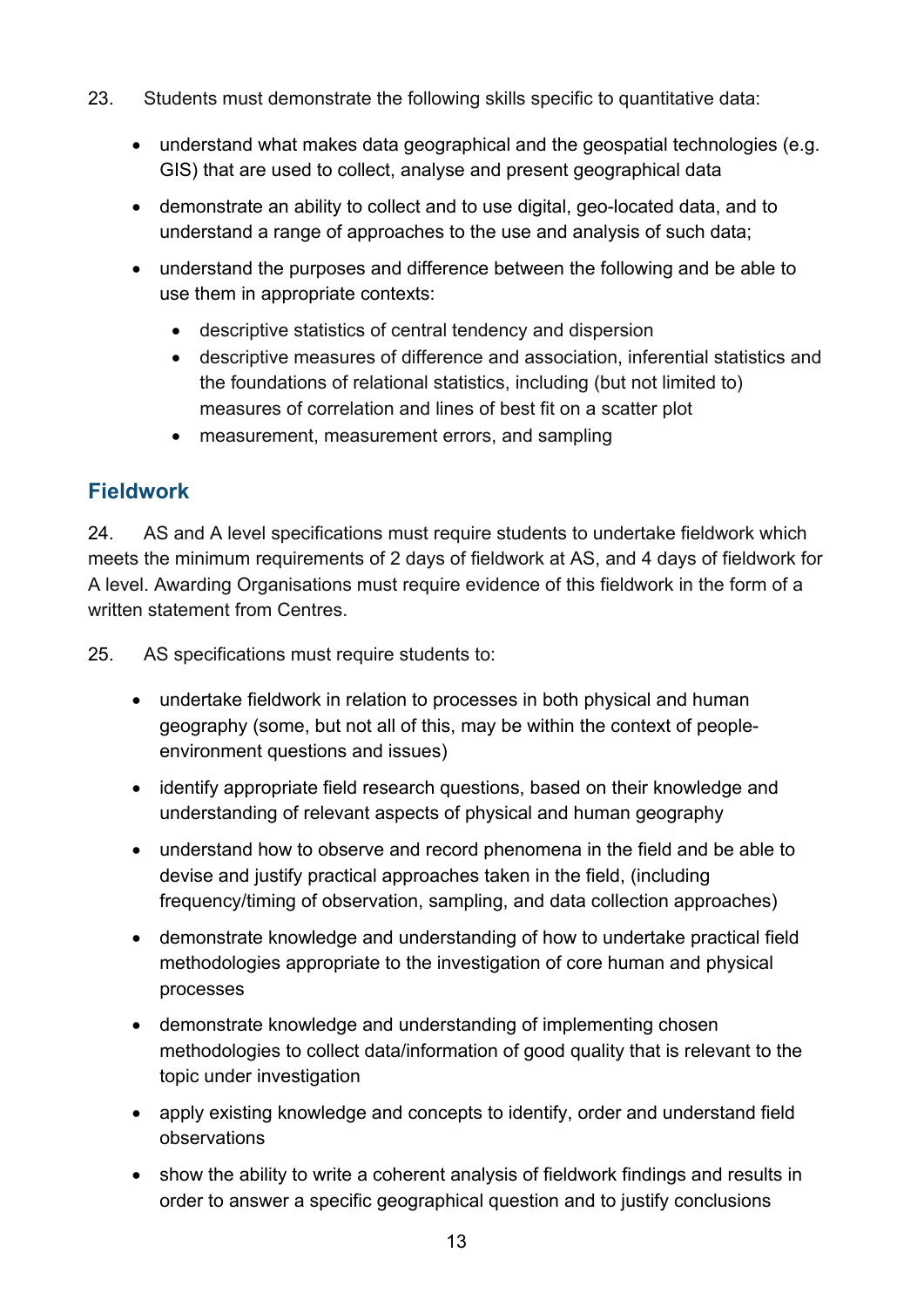- 26. A level specifications must require students to:
	- undertake fieldwork in relation to processes in both physical and human geography, but the fieldwork which is part of the individual investigation may be either human, physical or integrated
	- define the research questions which underpin field investigations
	- research relevant literature sources and understand and write up the theoretical or comparative context for a research question
	- observe and record phenomena in the field and devise and justify practical approaches taken in the field including frequency/timing of observation, sampling, and data collection approaches
	- demonstrate practical knowledge and understanding of field methodologies appropriate to the investigation of core human and physical processes
	- implement chosen methodologies to collect data/information of good quality and relevant to the topic under investigation
	- demonstrate knowledge and understanding of the techniques appropriate for analysing field data and information and for representing results, and show ability to select suitable quantitative or qualitative approaches and to apply them
	- demonstrate the ability to interrogate and critically examine field data in order to comment on its accuracy and/or the extent to which it is representative, and use the experience to extend geographical understanding
	- apply existing knowledge, theory and concepts to order and understand field observations
	- show the ability to write up field results clearly and logically, using a range of presentation methods
	- evaluate and reflect on fieldwork investigations, explain how the results relate to the wider context and show an understanding of the ethical dimensions of field research
	- demonstrate the ability to write a coherent analysis of fieldwork findings in order to answer a specific geographical question and to do this drawing effectively on evidence and theory to make a well-argued case

27. A level specifications must ensure that each student undertakes one independent investigation that involves, but need not be restricted to, fieldwork. The independent investigation must:

• be based on a question or issue defined and developed by the student individually to address aims, questions and/or hypotheses relating to any of the core or non-core content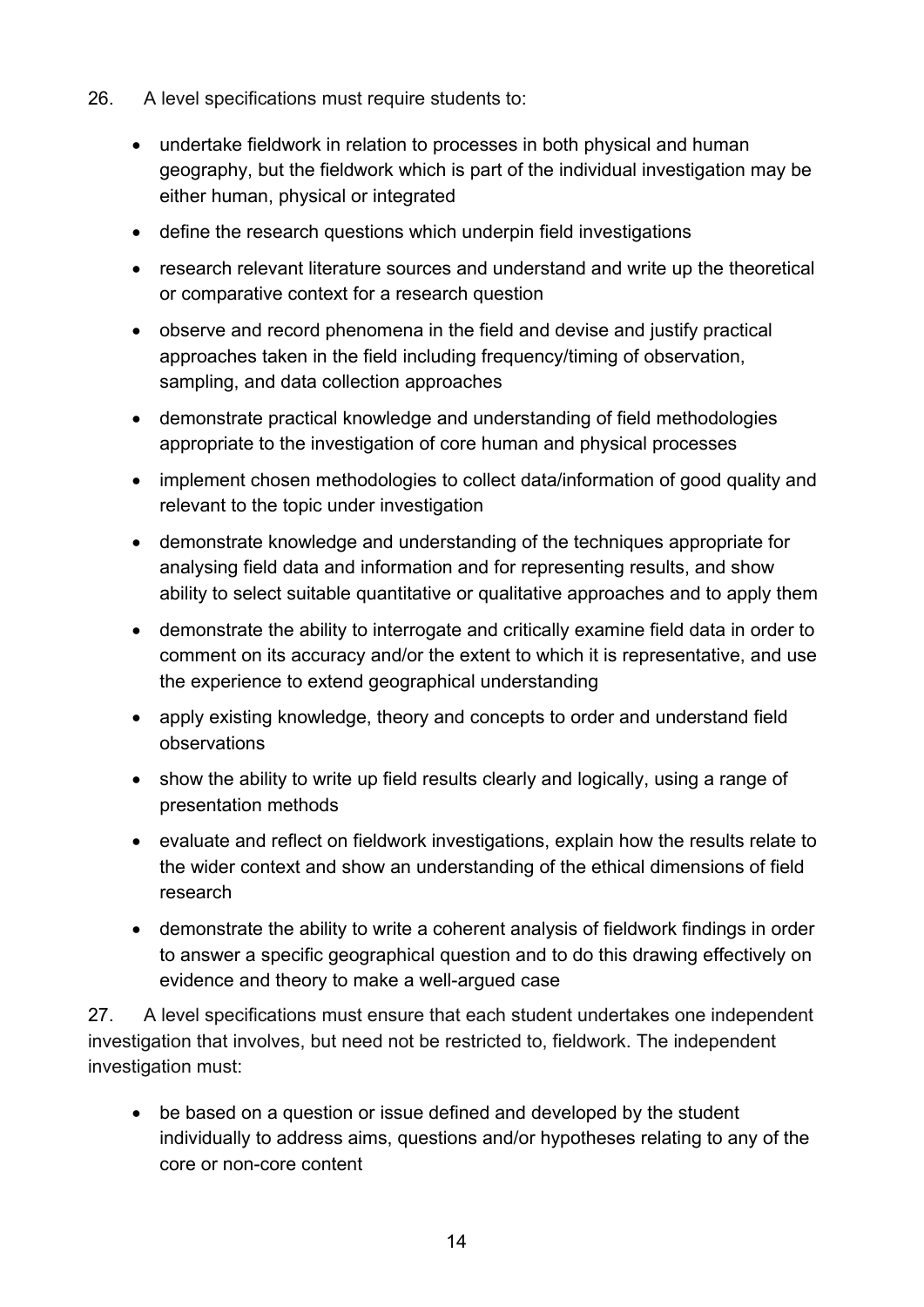- incorporate field data and/or evidence from field investigations, collected individually or in groups
- draw on the student's own research, including their own field data and, if relevant, secondary data sourced by the student
- require the student independently to contextualise, analyse and summarise findings and data
- involve the individual drawing of conclusions and their communication by means of extended writing and the presentation of relevant data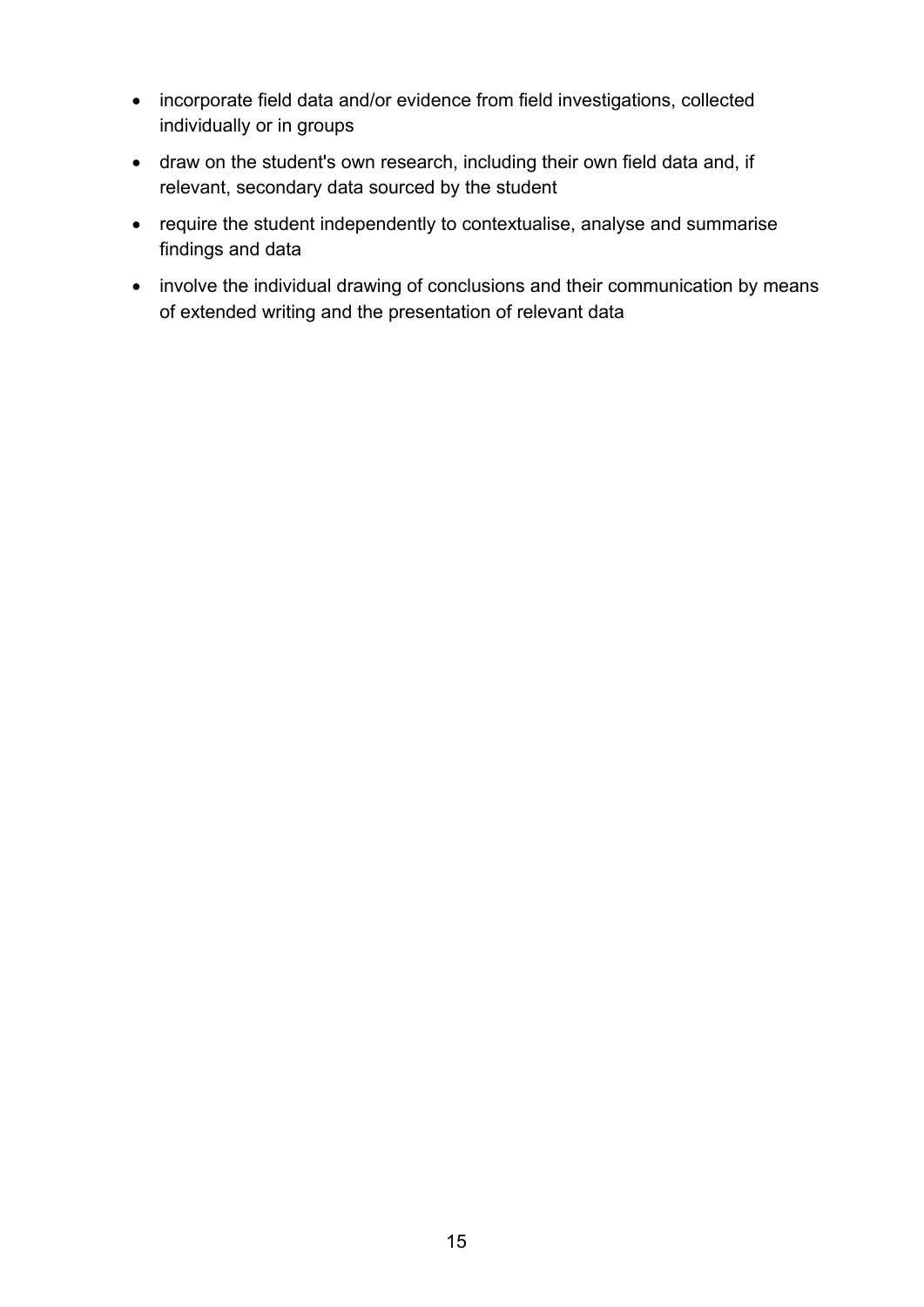

#### © Crown copyright 2014

You may re-use this document/publication (not including logos) free of charge in any format or medium, under the terms of the Open Government Licence v3.0. Where we have identified any third party copyright information you will need to obtain permission from the copyright holders concerned.

To view this licence:

visit [www.nationalarchives.gov.uk/doc/open-government-licence/version/3](http://www.nationalarchives.gov.uk/doc/open-government-licence/version/2) email [psi@nationalarchives.gsi.gov.uk](mailto:psi@nationalarchives.gsi.gov.uk)

About this publication:

enquiries [www.education.gov.uk/contactus](http://www.education.gov.uk/contactus)  download [www.gov.uk/government/publications](http://www.gov.uk/government/publications) 

Reference: DFE-00693-2014



 Follow us on Twitter: [@educationgovuk](http://twitter.com/educationgovuk)



Like us on Facebook: [facebook.com/educationgovuk](http://www.facebook.com/educationgovuk)